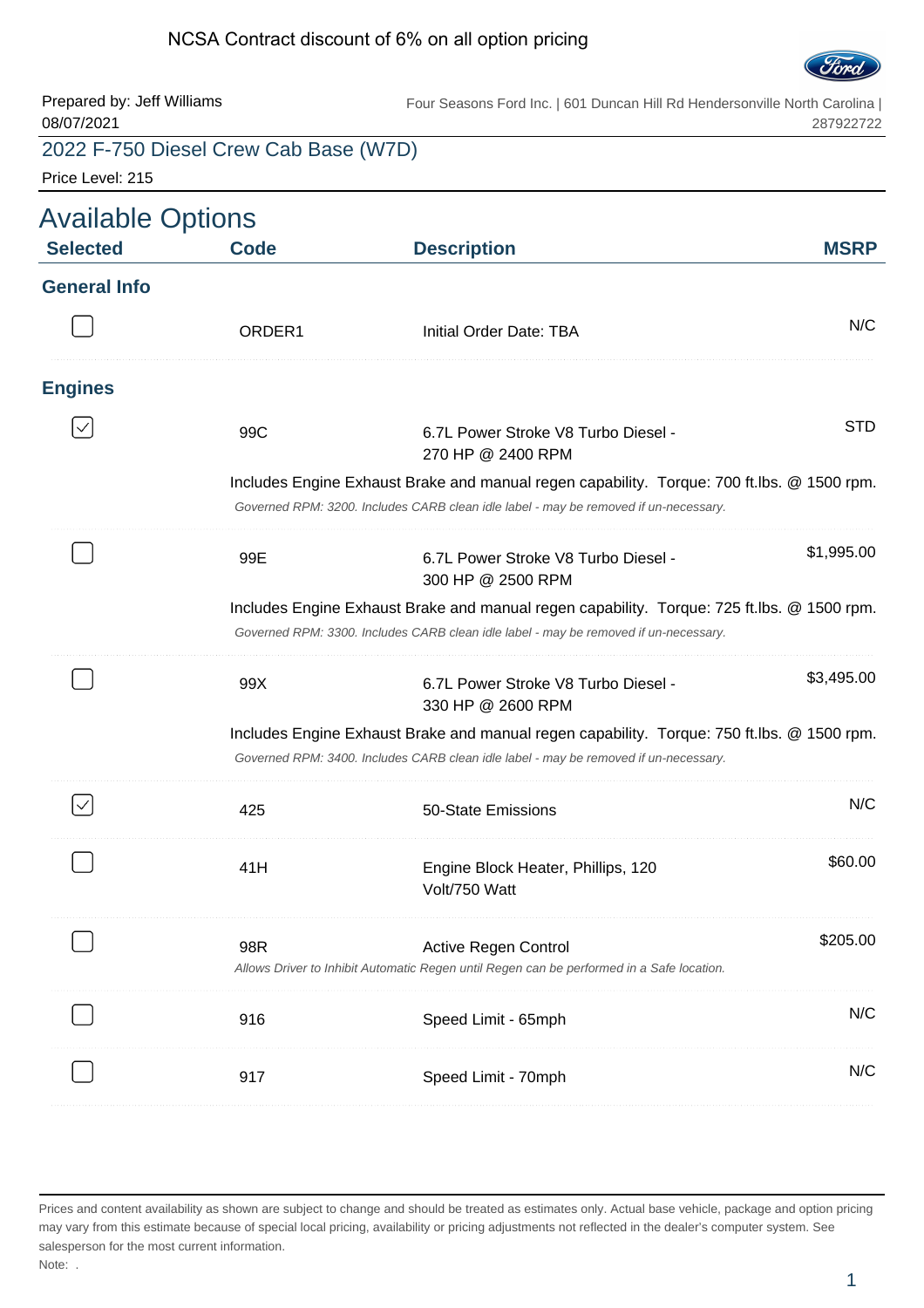

Price Level: 215

|                                 | <b>Available Options (cont'd)</b> |                                                                                                                                                       |             |
|---------------------------------|-----------------------------------|-------------------------------------------------------------------------------------------------------------------------------------------------------|-------------|
| <b>Selected</b>                 | <b>Code</b>                       | <b>Description</b>                                                                                                                                    | <b>MSRP</b> |
|                                 | 62G                               | Air Compressor, Bendix, 13.2 CFM<br>Capacity - Includes Direct Reading Air<br><b>Pressure Gauge</b>                                                   | \$1,175.00  |
|                                 |                                   | For use as an Air Source when Air Brakes are not selected.                                                                                            |             |
|                                 | 94A                               | Engine Idle Shutdown Timer - 5<br><b>Minutes</b>                                                                                                      | \$25.00     |
|                                 | 94B                               | Engine Idle Shutdown Timer - 10<br><b>Minutes</b>                                                                                                     | \$25.00     |
|                                 | 94C                               | Engine Idle Shutdown Timer - 15<br><b>Minutes</b>                                                                                                     | \$25.00     |
|                                 | 94D                               | Engine Idle Shutdown Timer - 20<br><b>Minutes</b>                                                                                                     | \$25.00     |
| <b>Transmissions</b>            |                                   |                                                                                                                                                       |             |
| $\checkmark$                    | 44G                               | Ford TorqShift HD 6-Speed Automatic -<br>Double Overdrive, less PTO Provision,<br>less Park Pawl                                                      | <b>STD</b>  |
|                                 | 41A                               | <b>Transmission Power Take-Off Provision</b><br>w/LiveDrive Capability and Tow/Haul                                                                   | \$895.00    |
| <b>Front Wheels &amp; Tires</b> |                                   |                                                                                                                                                       |             |
|                                 | 643                               | Wheels, Front 22.5x8.25 White Powder<br>Coated Steel, 10-Hole<br>(285.75MM BC) hub piloted, flanged nut, metric mount, 8.25 DC rims; with steel hubs. | <b>STD</b>  |
|                                 | 64H                               | Wheels, Front 22.5x8.25 Aluminum, 10-<br>Hole Alcoa Bright Polished w/Dura-<br><b>Bright Seal on Both Sides</b>                                       | \$735.00    |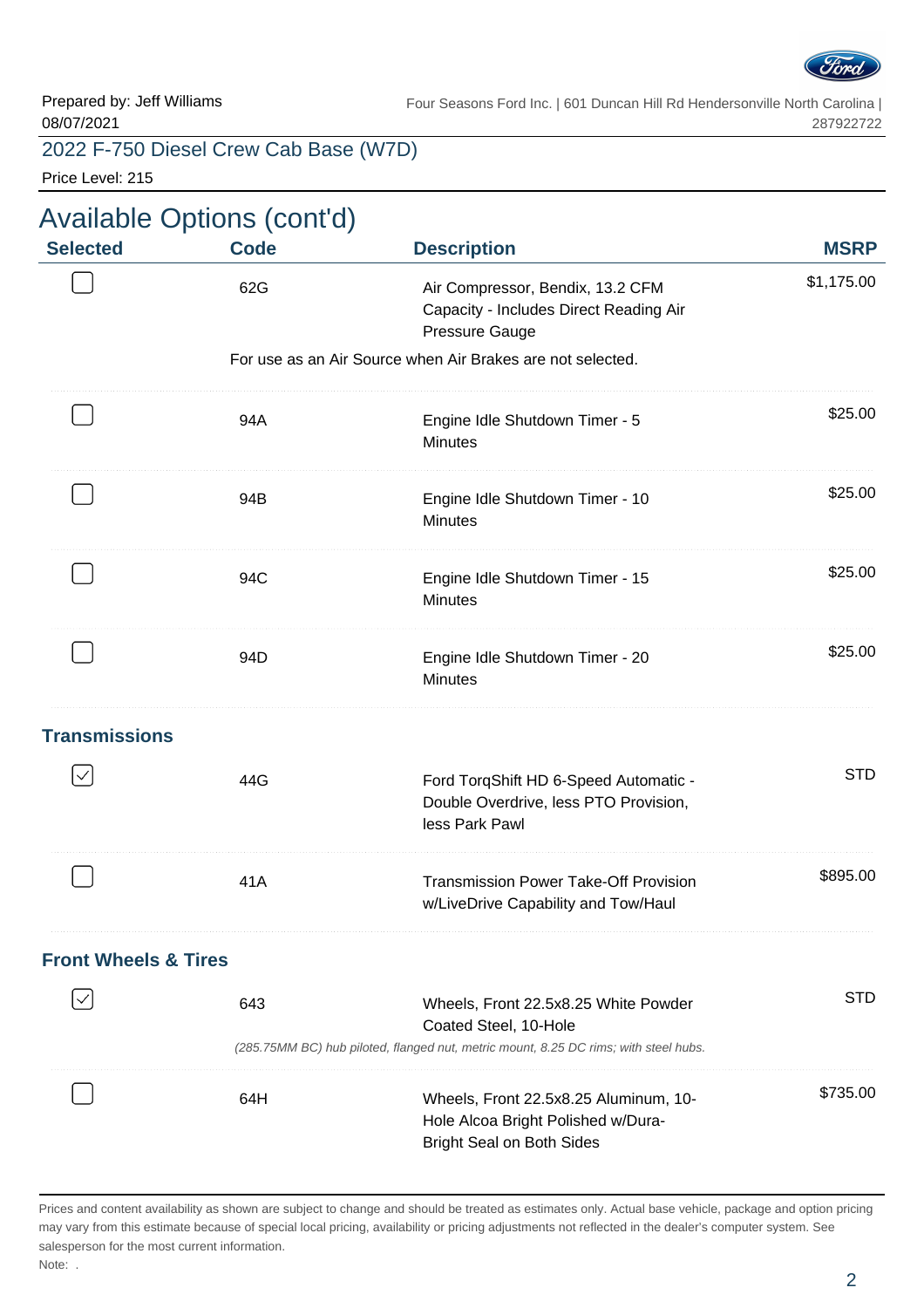

Price Level: 215

| <b>Selected</b> | <b>Code</b>      | <b>Description</b>                                                                                                          | <b>MSRP</b> |
|-----------------|------------------|-----------------------------------------------------------------------------------------------------------------------------|-------------|
|                 | 649              | Wheels, Front 22.5x8.25 Black Wheel<br>(285.75MM BC) hub piloted, flanged nut, metric mount, 8.25 DC rims; with steel hubs. | \$60.00     |
| $\checkmark$    | T <sub>2</sub> B | Tires, Front Two 11R22.5G Goodyear<br>Fuel Max RSA (497 rev/mile)                                                           | <b>STD</b>  |
|                 | T <sub>2</sub> A | Tires, Front Two 11R22.5H Goodyear<br>Fuel Max RSA (497 rev/mile)                                                           | \$45.00     |
|                 | T <sub>2</sub> E | Tires, Front Two 11R22.5H Michelin X<br>Multi Energy Z (501 rev/mile)                                                       | \$240.00    |
|                 | <b>TCH</b>       | Tires, Front Two 255/70R22.5H<br>Goodyear Endurance RSA (566<br>rev/mile)                                                   | \$40.00     |
|                 | T <sub>2</sub> F | Tires, Front Two 275/80R22.5G<br>Michelin X Multi Energy Z (515<br>rev/mile)                                                | \$190.00    |
|                 | <b>TFA</b>       | Tires, Front Two 275/80R22.5H<br>Hankook AH22 (510 rev/mile)                                                                | \$100.00    |
|                 | <b>TRA</b>       | Tires, Front Two 295/75R22.5H<br>Continental HSR3 (514 rev/mile)                                                            | \$130.00    |
|                 | <b>TDG</b>       | Tires, Front Two 295/80R22.5H<br>Continental HSR2 SA (514 rev/mile)                                                         | \$210.00    |
|                 |                  |                                                                                                                             |             |

#### **Rear Wheels & Tires**

| 663 | Wheels, Rear 22.5x8.25 White Powder                                              | STD |
|-----|----------------------------------------------------------------------------------|-----|
|     | Coated Steel, 10-Hole                                                            |     |
|     | (285 75MM RC) bub piloted flanged put metric mount 8.25 DC rims: with steel bubs |     |

(285.75MM BC) hub piloted, flanged nut, metric mount, 8.25 DC rims; with steel hubs.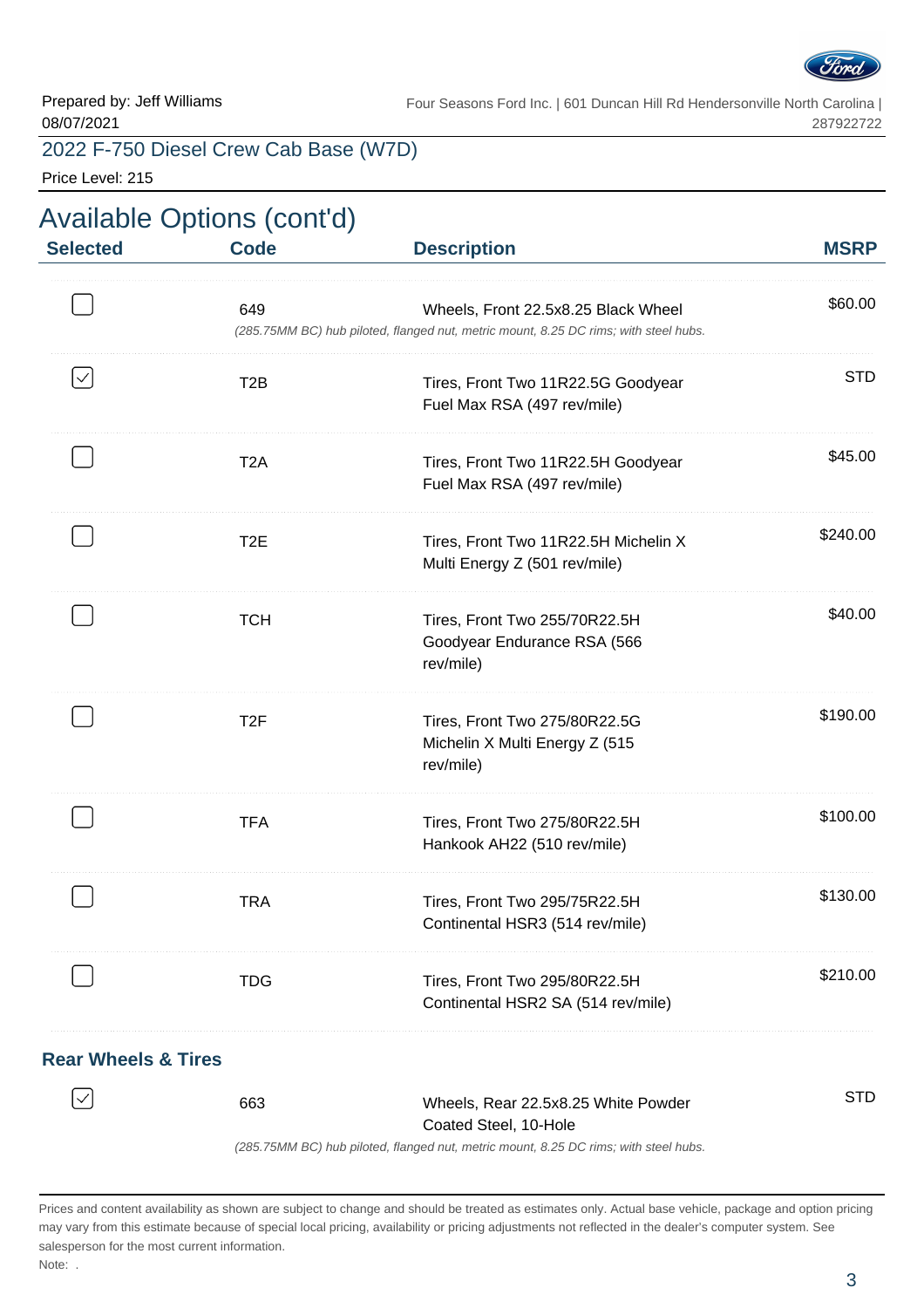

#### 2022 F-750 Diesel Crew Cab Base (W7D)

Price Level: 215

# Available Options (cont'd)

| <b>Selected</b> | <b>Code</b>                               | <b>Description</b>                                                                                                         | <b>MSRP</b> |
|-----------------|-------------------------------------------|----------------------------------------------------------------------------------------------------------------------------|-------------|
|                 | 66H                                       | Wheels, Rear 22.5x8.25 Aluminum, 10-<br>Hole Alcoa Bright Polished w/Dura-<br><b>Bright Seal on Both Sides</b>             | \$830.00    |
|                 | Inner wheel is white powder-coated steel. |                                                                                                                            |             |
|                 | 66C                                       | Wheels, Rear 22.5x8.25 DRW<br>Aluminum, 10-Hole Alcoa Bright<br>Polished w/Dura-Bright Seal on Both<br><b>Sides</b>        | \$1,470.00  |
|                 | Inner wheel is aluminum.                  |                                                                                                                            |             |
|                 | 669                                       | Wheels, Rear 22.5x8.25 Black Wheel<br>(285.75MM BC) hub piloted, flanged nut, metric mount, 8.25 DC rims; with steel hubs. | \$120.00    |
|                 | 60Z                                       | Wheel, Spare 22.5x8.25 White Powder<br>Coated Steel, 10-Hole - Quantity (One<br>only)                                      | \$145.00    |
|                 | R <sub>2</sub> B                          | Tires, Rear Four 11R22.5G Goodyear<br>Fuel Max RSA (497 rev/mile)                                                          | <b>STD</b>  |
|                 | R <sub>2</sub> A                          | Tires, Rear Four 11R22.5H Goodyear<br>Fuel Max RSA (497 rev/mile)                                                          | \$95.00     |
|                 | R <sub>2</sub> G                          | Tires, Rear Four 11R22.5G Goodyear<br>Fuel Max RTD (493 rev/mile)                                                          | \$140.00    |
|                 | R <sub>2</sub> H                          | Tires, Rear Four 11R22.5H Goodyear<br>Fuel Max RTD (493 rev/mile)                                                          | \$175.00    |
|                 | R <sub>2</sub> E                          | Tires, Rear Four 11R22.5H Michelin X<br>Multi Energy Z (501 rev/mile)                                                      | \$480.00    |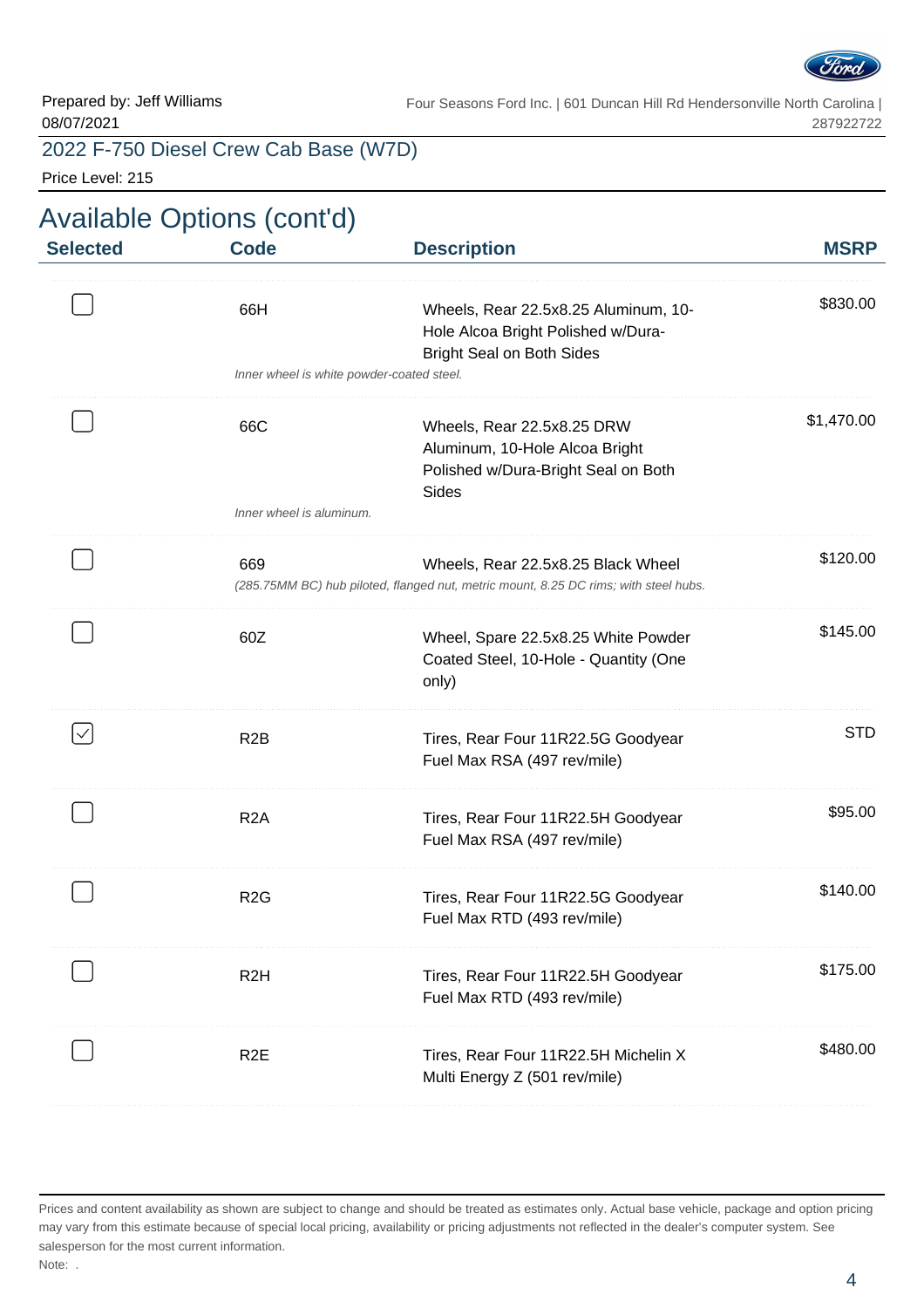

#### 2022 F-750 Diesel Crew Cab Base (W7D)

Price Level: 215

# Available Options (cont'd)

| <b>Selected</b> | <b>Code</b>      | <b>Description</b>                                                           | <b>MSRP</b> |
|-----------------|------------------|------------------------------------------------------------------------------|-------------|
|                 | <b>RMB</b>       | Tires, Rear Four 11R22.5H Michelin X<br>Multi D (494 rev/mile)               | \$405.00    |
|                 | R <sub>2</sub> K | Tires, Rear Four 255/70R22.5H<br>Goodyear Fuel Max RTD (563 rev/mile)        | \$140.00    |
|                 | <b>RCH</b>       | Tires, Rear Four 255/70R22.5H<br>Goodyear Fuel Max RSA (563 rev/mile)        | \$80.00     |
|                 | R <sub>2</sub> J | Tires, Rear Four 275/80R22.5G<br>Michelin X Multi Energy D (514<br>rev/mile) | \$265.00    |
|                 | R <sub>2</sub> F | Tires, Rear Four 275/80R22.5G<br>Michelin X Multi Energy Z (515<br>rev/mile) | \$375.00    |
|                 | <b>RFA</b>       | Tires, Rear Four 275/80R22.5H<br>Hankook AH22 (510 rev/mile)                 | \$200.00    |
|                 | <b>RDG</b>       | Tires, Rear Four 295/80R22.5H<br>Continental HSR2 SA (500 rev/mile)          | \$425.00    |
|                 | <b>RRC</b>       | Tires, Rear Four 295/75R22.5H<br>Continental HDR2 ECO PLUS (514<br>rev/mile) | \$310.00    |
|                 | <b>RRA</b>       | Tires, Rear Four 295/75R22.5H<br>Continental HSR3 (514 rev/mile)             | \$260.00    |
| <b>Brakes</b>   |                  |                                                                              |             |
|                 | 67H              | Hydraulic Brake System - Bosch<br>HydroMax w/Traction Control                | <b>STD</b>  |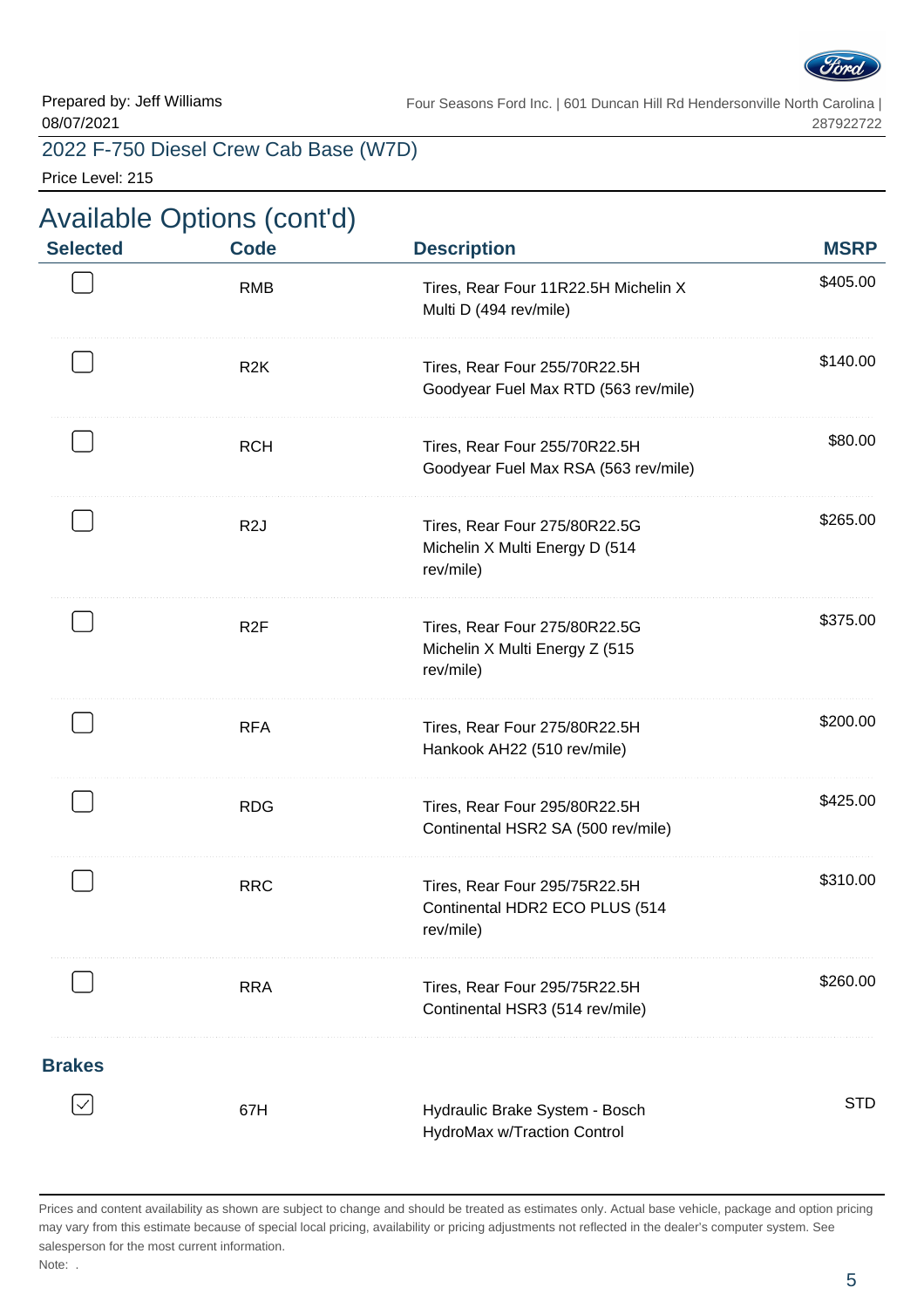

2022 F-750 Diesel Crew Cab Base (W7D)

Price Level: 215

| <b>Selected</b> | <b>Available Options (cont'd)</b><br><b>Code</b>                | <b>Description</b>                                                                                                                                                                                                                                                                                                                                                                                                                                                                                                                                                                                                                                                                                                                                                                                                                                                                    | <b>MSRP</b> |
|-----------------|-----------------------------------------------------------------|---------------------------------------------------------------------------------------------------------------------------------------------------------------------------------------------------------------------------------------------------------------------------------------------------------------------------------------------------------------------------------------------------------------------------------------------------------------------------------------------------------------------------------------------------------------------------------------------------------------------------------------------------------------------------------------------------------------------------------------------------------------------------------------------------------------------------------------------------------------------------------------|-------------|
|                 |                                                                 | Full power with automatic adjustment, 4-channel ABS antilock brake system. Includes 12" x 3" (Bosch) DSSA type<br>rear axle mounted parking brake, Orscheln lever control, right of driver and hand operated park brake lever.                                                                                                                                                                                                                                                                                                                                                                                                                                                                                                                                                                                                                                                        |             |
|                 | 152                                                             | Trailer Connection Socket - 7-Way,                                                                                                                                                                                                                                                                                                                                                                                                                                                                                                                                                                                                                                                                                                                                                                                                                                                    | \$100.00    |
|                 |                                                                 | Wired for Turn Signals Combined with                                                                                                                                                                                                                                                                                                                                                                                                                                                                                                                                                                                                                                                                                                                                                                                                                                                  |             |
|                 |                                                                 | Stop<br>Mounted at rear of frame, for combined trailer stop, tail, turn, marker light circuits. Includes electric trailer brake<br>accommodation package with cab connections for mounting customer installed electric brake unit.                                                                                                                                                                                                                                                                                                                                                                                                                                                                                                                                                                                                                                                    |             |
|                 |                                                                 |                                                                                                                                                                                                                                                                                                                                                                                                                                                                                                                                                                                                                                                                                                                                                                                                                                                                                       | \$100.00    |
|                 | 154                                                             | Trailer Connection Socket - 7-Way,                                                                                                                                                                                                                                                                                                                                                                                                                                                                                                                                                                                                                                                                                                                                                                                                                                                    |             |
|                 |                                                                 | Wired for Turn Signals, Separate of                                                                                                                                                                                                                                                                                                                                                                                                                                                                                                                                                                                                                                                                                                                                                                                                                                                   |             |
|                 |                                                                 | Stop<br>Mounted at rear of frame, for separate trailer stop, tail, turn, marker light circuits. Includes electric trailer brake<br>accommodation package with cab connections for mounting customer installed electric brake unit.                                                                                                                                                                                                                                                                                                                                                                                                                                                                                                                                                                                                                                                    |             |
|                 | 67A                                                             | Air Brakes - Straight Truck w/Traction<br>Control                                                                                                                                                                                                                                                                                                                                                                                                                                                                                                                                                                                                                                                                                                                                                                                                                                     | \$2,180.00  |
|                 | Includes:<br>- Air Dryer, Bendix AD/IS w/Heater<br>compressor). | Meritor Q-Plus with ABS, Bendix Anti-Lock Brake System, 4-channel. Includes 15" x 4" front brakes, dual direct<br>reading air pressure gauges, brake lines color coded nylon, Bendix 13.2 CFM capacity air compressor, instrument<br>panel mounted yellow knob parking brake control valve, automatic slack adjusters front and rear, two rear spring<br>parking air brake chambers mounted on front of rear axle, three drain valves and two air tanks (Reference Body<br>Builders Book for location). Rear brake size and components dependent upon axle selection. Uses existing ABS<br>system to minimize wheel slipping during acceleration. Usage determined by the air brake package selected. (Should<br>NEVER be used with Hi-Rail Train Systems).<br>Mounted left frame rail (for Hydraulic brake diesel applications that include air suspension or stand alone engine air |             |
|                 | 18H                                                             | <b>Electronic Stability Control</b>                                                                                                                                                                                                                                                                                                                                                                                                                                                                                                                                                                                                                                                                                                                                                                                                                                                   | Variable    |
|                 | 98B                                                             | Special Build Requirement - Low - 38"<br>to 48" Center of Gravity                                                                                                                                                                                                                                                                                                                                                                                                                                                                                                                                                                                                                                                                                                                                                                                                                     | N/C         |
|                 | 98C                                                             | Special Build Requirement - Medium -<br>48" to 58" Center of Gravity                                                                                                                                                                                                                                                                                                                                                                                                                                                                                                                                                                                                                                                                                                                                                                                                                  | N/C         |
|                 | 98E                                                             | Special Build Requirement - High - 58"<br>to 68" Center of Gravity                                                                                                                                                                                                                                                                                                                                                                                                                                                                                                                                                                                                                                                                                                                                                                                                                    | N/C         |
|                 | 98F                                                             | Special Build Requirement - Tanker<br>High - 58" to 68" Center of Gravity                                                                                                                                                                                                                                                                                                                                                                                                                                                                                                                                                                                                                                                                                                                                                                                                             | N/C         |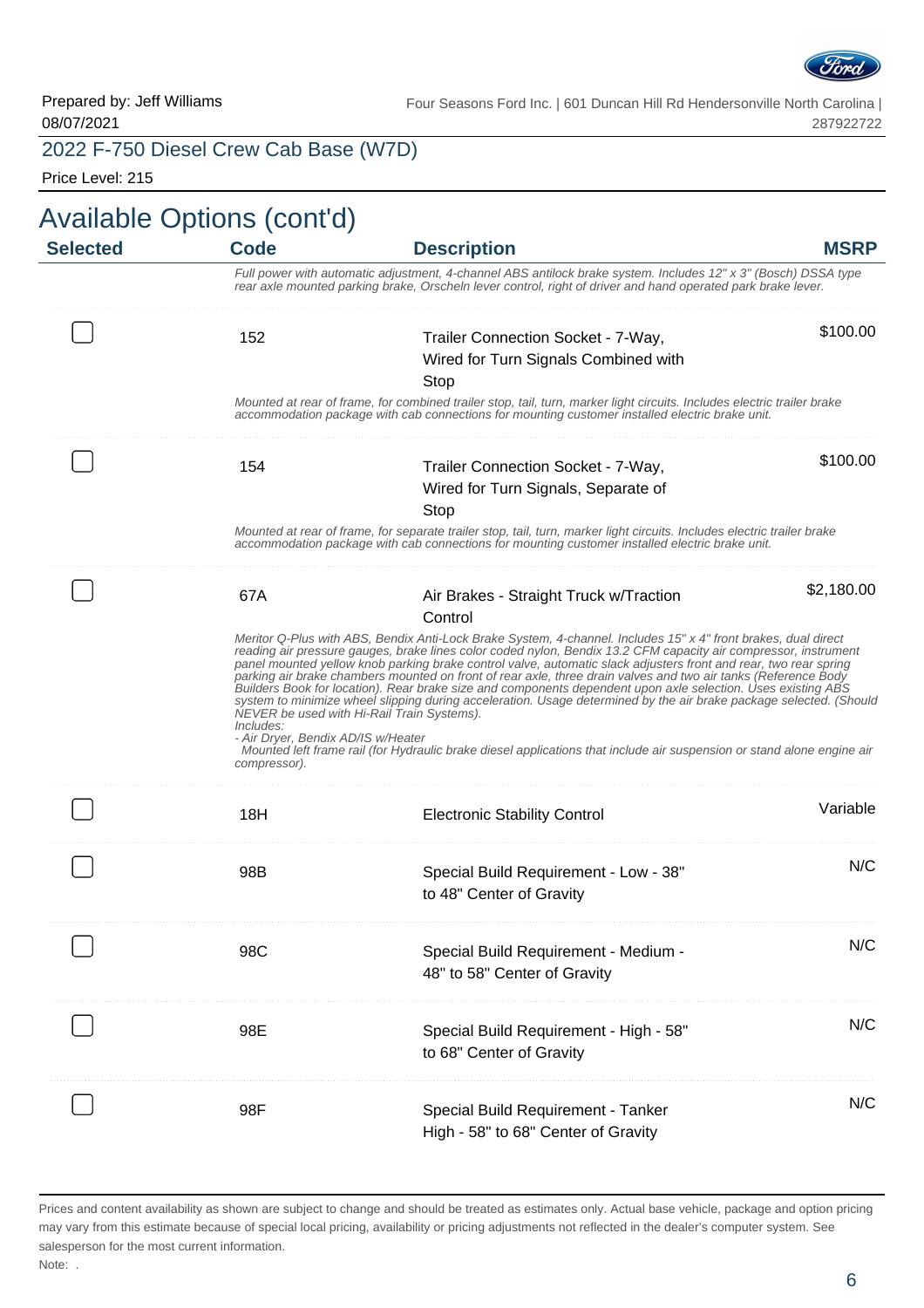

#### 2022 F-750 Diesel Crew Cab Base (W7D)

Price Level: 215

| <b>MSRP</b> | <b>Description</b>                                                                                                                                                                                                 | <b>Available Options (cont'd)</b><br><b>Code</b> | <b>Selected</b> |
|-------------|--------------------------------------------------------------------------------------------------------------------------------------------------------------------------------------------------------------------|--------------------------------------------------|-----------------|
| N/C         | Special Build Requirement - Tanker<br>Medium - 48" to 58" Center of Gravity                                                                                                                                        | 98J                                              |                 |
| \$45.00     | <b>Brake Chamber Spring Relocated</b><br>Relocated to rear of rear axle for maximum ground clearance.                                                                                                              | 62F                                              |                 |
| \$460.00    | Air Dryer, Bendix AD/IS w/Heater<br>Mounted left frame rail (for Hydraulic brake diesel applications that include air suspension or stand alone engine air                                                         | 62D<br>compressor).                              |                 |
| \$365.00    | Trailer Air Brake Package<br>Includes air lines to rear of frame, hand control valve and tractor protection valve.                                                                                                 | 158                                              |                 |
| \$100.00    | Trailer Connection Socket - 7-Way,<br>Wired for Turn Signals Combined with<br>Stop<br>Mounted at rear of frame, for combined trailer stop, tail, turn (compatible with trailers that use combined stop, tail, turn | 159<br>lights).                                  |                 |
| \$100.00    | Trailer Connection Socket - 7-Way,<br>Wired for Turn Signals, Separate of<br>Stop                                                                                                                                  | 157                                              |                 |
|             | Mounted at rear of frame, for separate trailer stop, tail, turn, marker light circuits (compatible with trailers that have<br>amber or side turn lamps with separate stop/turn).                                   |                                                  |                 |

#### **Front Axle and Suspension**

|   | 10,000 lb. Cap. Non-Driving - Dana E-<br>1002l - I-Beam Type |  |
|---|--------------------------------------------------------------|--|
|   | 12,000 lb. Cap. Non-Driving - Dana E-<br>1202I - I-Beam Type |  |
| . | 14,000 lb. Cap. Non-Driving - Dana                           |  |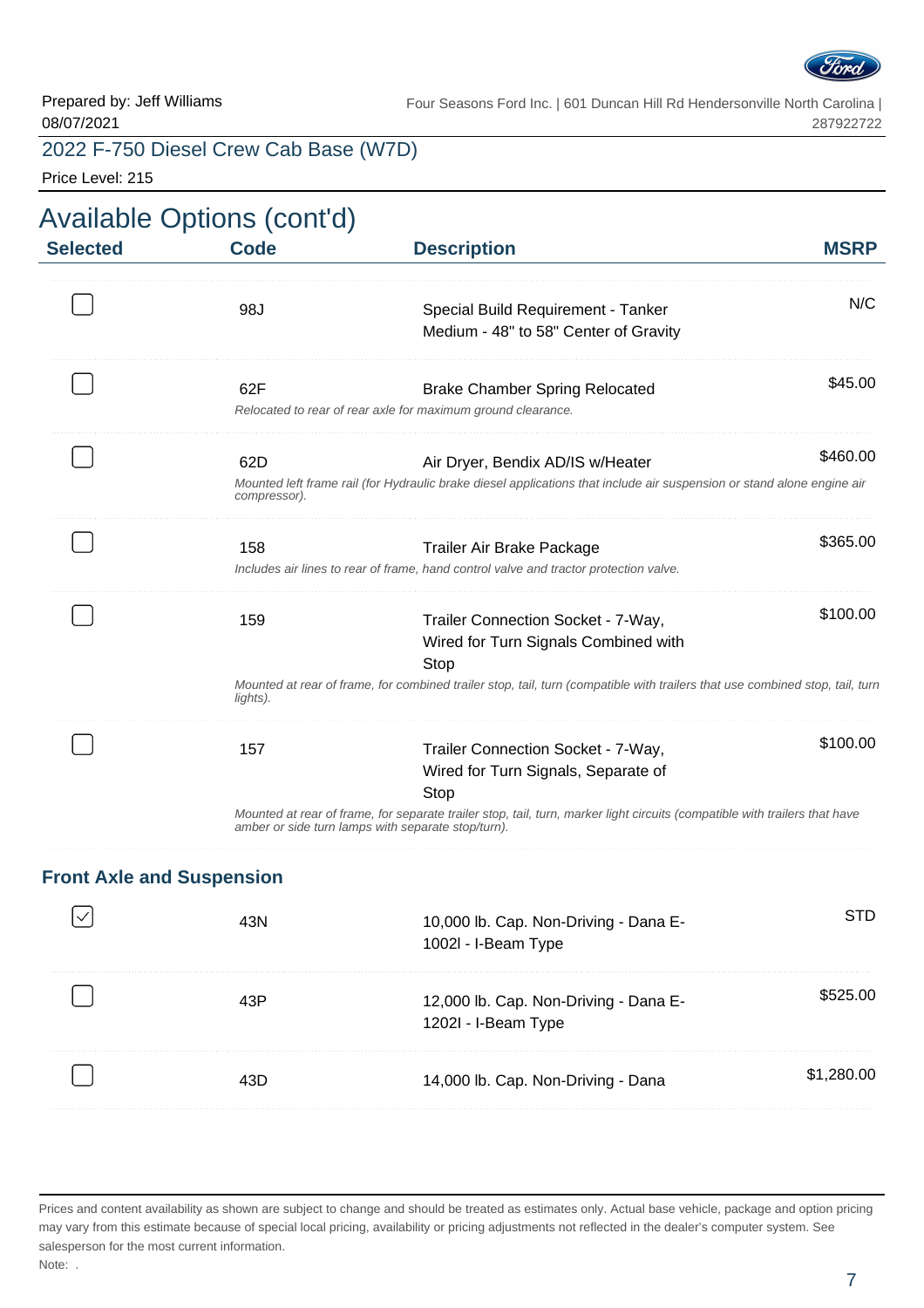

Price Level: 215

| <b>Selected</b>                 | <b>Code</b>                                                                                          | <b>Description</b>                                                                                   | <b>MSRP</b> |  |
|---------------------------------|------------------------------------------------------------------------------------------------------|------------------------------------------------------------------------------------------------------|-------------|--|
|                                 | 61D                                                                                                  | Taper-Leaf Springs, Parabolic - 12,000<br>lb. Cap                                                    | \$305.00    |  |
|                                 |                                                                                                      | 2-leaf, 62" x 3.15". Also includes, standard duty, dual, double acting shock absorbers.              |             |  |
|                                 | 61E                                                                                                  | Taper-Leaf Springs, Parabolic - 13,200<br>lb. Cap                                                    | \$365.00    |  |
|                                 |                                                                                                      | 3-leaf, 62" x 3.15". Also includes, standard duty, dual, double acting shock absorbers.              |             |  |
|                                 | 61F                                                                                                  | Taper-Leaf Springs, Parabolic - 14,000<br>lb. Cap                                                    | \$425.00    |  |
|                                 |                                                                                                      | 3-leaf, 62" x 3.15". Also includes, standard duty, dual, double acting shock absorbers.              |             |  |
|                                 | <b>15S</b>                                                                                           | <b>Front Stabilizer Bar</b>                                                                          | \$490.00    |  |
|                                 | 60A                                                                                                  | Lube, Front Axle, EmGard 50W,<br>Synthetic Oil                                                       | \$50.00     |  |
| $\checkmark$                    | 61C                                                                                                  | Taper-Leaf Springs, Parabolic - 10,000<br>lb. Cap                                                    | <b>STD</b>  |  |
|                                 |                                                                                                      | 2-leaf, 62" x 3.15". Also includes, standard duty, dual, double acting shock absorbers.              |             |  |
| <b>Rear Axle and Suspension</b> |                                                                                                      |                                                                                                      |             |  |
|                                 | 475                                                                                                  | 21,000 lb. Single Reduction - Open -<br>Dana / Spicer 21060S                                         | <b>STD</b>  |  |
|                                 | NOTE: When specifying an axle ratio, check performance guidelines for startability and gradeability. |                                                                                                      |             |  |
|                                 | 476                                                                                                  | 21,000 lb. Single Reduction - Locking -<br>Dana / Spicer 21060D                                      | \$1,830.00  |  |
|                                 |                                                                                                      | NOTE: When specifying an axle ratio, check performance guidelines for startability and gradeability. |             |  |
|                                 | 477                                                                                                  | 21,000 lb. Dual Reduction - Open -<br>Dana / Spicer 21065T                                           | \$1,405.00  |  |
|                                 |                                                                                                      | NOTE: When specifying an axle ratio, check performance guidelines for startability and gradeability. |             |  |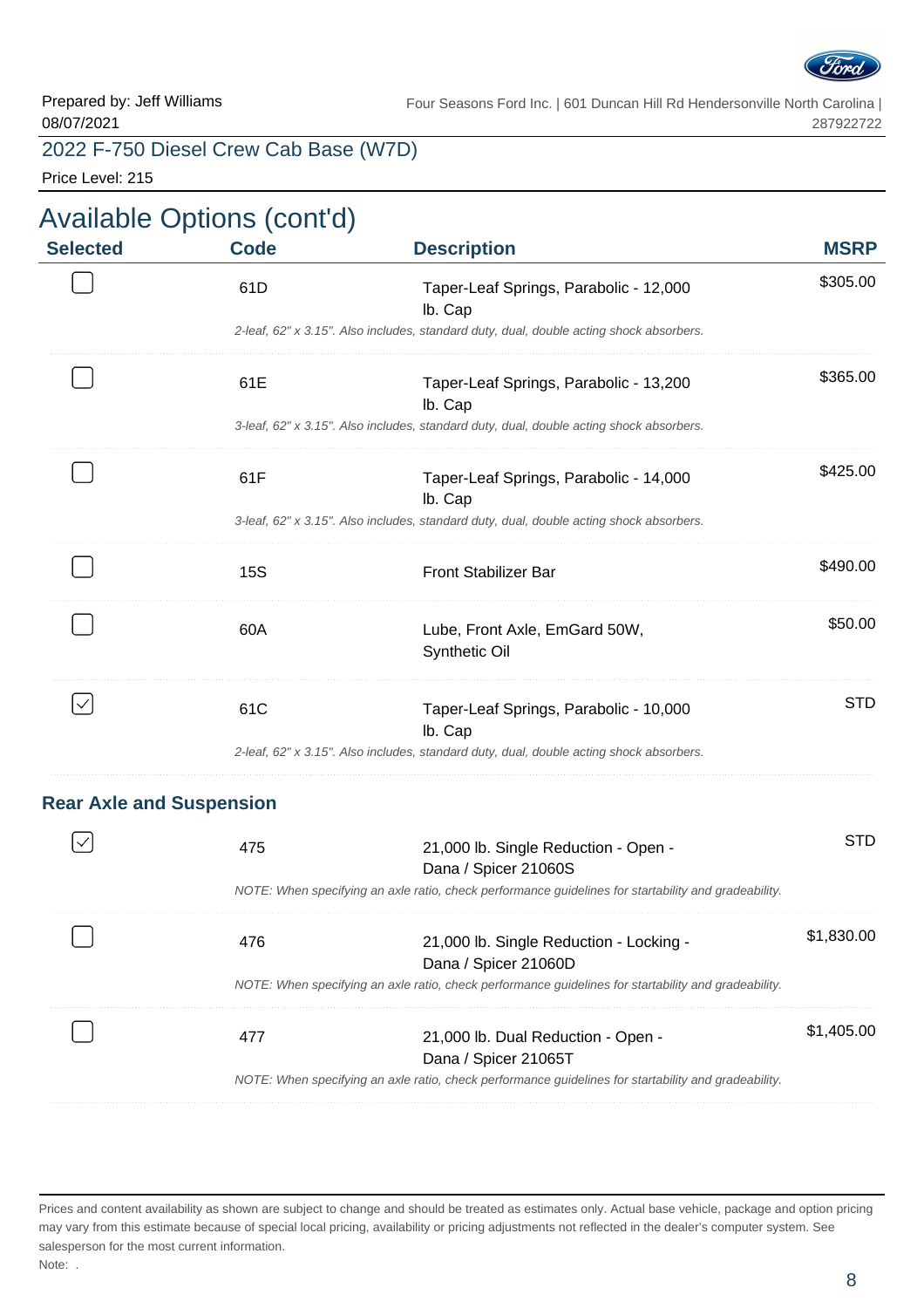

# 2022 F-750 Diesel Crew Cab Base (W7D)

Price Level: 215

| <b>MSRP</b> | <b>Description</b>                                                                                                                                                                                                                                                                                                         | <b>Code</b>                                                           | <b>Selected</b> |
|-------------|----------------------------------------------------------------------------------------------------------------------------------------------------------------------------------------------------------------------------------------------------------------------------------------------------------------------------|-----------------------------------------------------------------------|-----------------|
| \$2,320.00  | 23,000 lb. Single Reduction - Open -<br>Dana / Spicer S23-172                                                                                                                                                                                                                                                              | 479                                                                   |                 |
|             | NOTE: When specifying an axle ratio, check performance guidelines for startability and gradeability.                                                                                                                                                                                                                       |                                                                       |                 |
| \$2,100.00  | 23,000 lb. Single Reduction - Locking -<br>Dana / Spicer S23-172D                                                                                                                                                                                                                                                          | 47P                                                                   |                 |
|             | NOTE: When specifying an axle ratio, check performance guidelines for startability and gradeability.                                                                                                                                                                                                                       |                                                                       |                 |
| \$2,445.00  | 26,000 lb. Single Reduction - Open -<br>Dana / Spicer S26-190                                                                                                                                                                                                                                                              | 47X                                                                   |                 |
|             | NOTE: When specifying an axle ratio, check performance guidelines for startability and gradeability.                                                                                                                                                                                                                       |                                                                       |                 |
| \$185.00    | <b>Driveshaft Upgrade</b>                                                                                                                                                                                                                                                                                                  | 18P                                                                   |                 |
|             | A heavy duty drive line is optional. Heavy duty drive line components are required in more demanding applications, such as higher torque engines or deep reduction low gear(s). The heavier SPL-140 driveshaft is powertrain<br>dependent and should be used when more durability is required by the vocation or customer. |                                                                       |                 |
| <b>STD</b>  | Multi-Leaf Springs - 21,000 lb. Cap                                                                                                                                                                                                                                                                                        | 68P                                                                   | $\checkmark$    |
|             | 11-leaf. Includes 2,000 lb auxiliary springs for load stabilization.                                                                                                                                                                                                                                                       |                                                                       |                 |
| \$230.00    | Multi-Leaf Springs - 23,000 lb. Cap<br>11-leaf. Includes 2,000 lb auxiliary springs for load stabilization.                                                                                                                                                                                                                | 68R                                                                   |                 |
| \$490.00    | Multi-Leaf Springs - 31,000 lb. Cap<br>11-leaf. Includes 2,000 lb auxiliary springs for load stabilization.                                                                                                                                                                                                                | 68T                                                                   |                 |
|             |                                                                                                                                                                                                                                                                                                                            |                                                                       |                 |
| \$1,140.00  | Air Suspension - 21,000 lb. Cap                                                                                                                                                                                                                                                                                            | 68B<br>With single air suspension leveling valve.<br><i>Includes:</i> |                 |
|             |                                                                                                                                                                                                                                                                                                                            | - Shock Absorbers, Rear - Double Acting                               |                 |
| \$1,150.00  | Air Suspension - 23,000 lb. Cap<br>With single air suspension leveling valve.                                                                                                                                                                                                                                              | 68F                                                                   |                 |
|             |                                                                                                                                                                                                                                                                                                                            | Includes:<br>- Shock Absorbers, Rear - Double Acting                  |                 |
| \$205.00    | Air Suspension Dump Valve                                                                                                                                                                                                                                                                                                  | 68Z                                                                   |                 |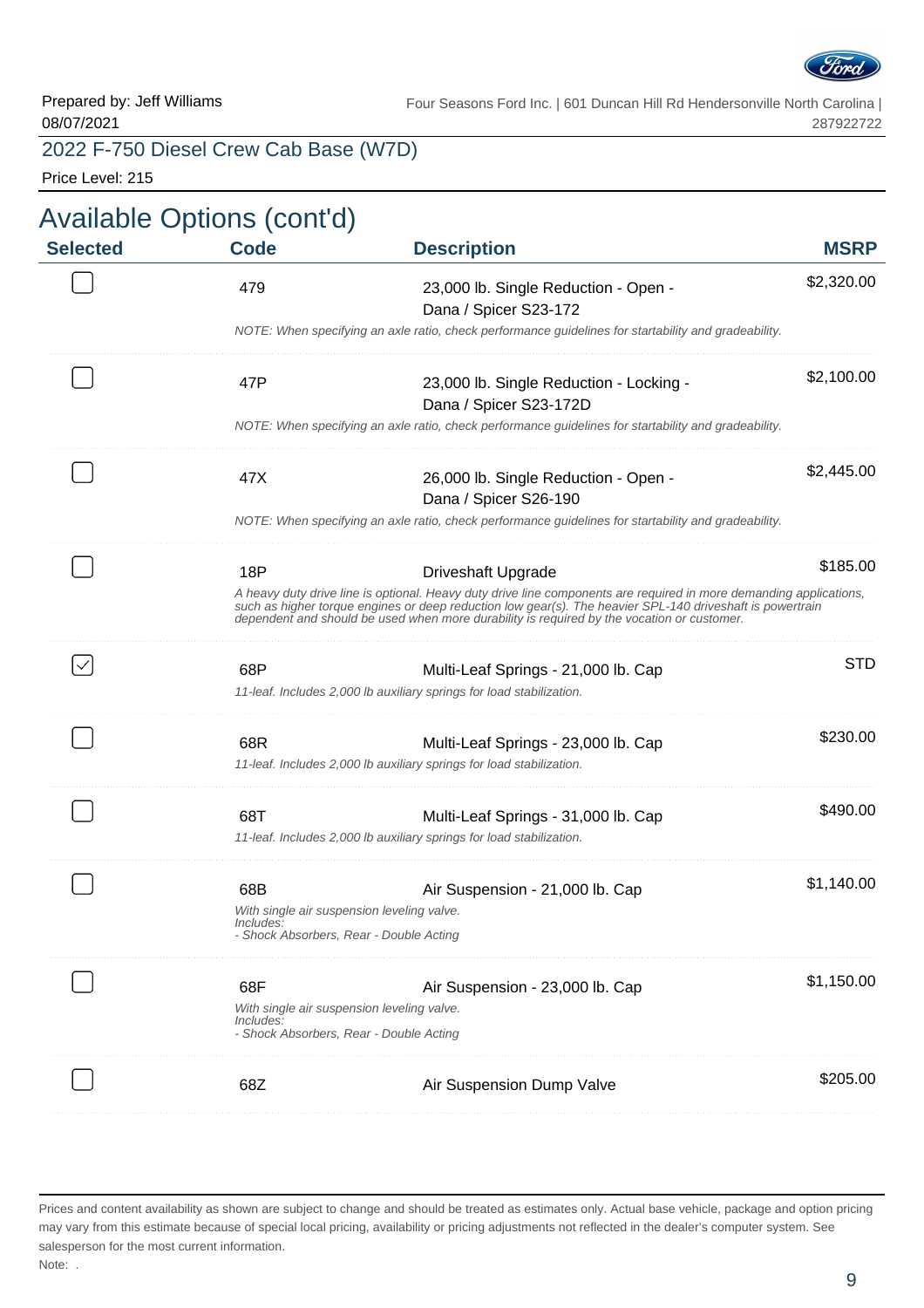

. . . . . . . .

. . . . . . . .

. . . . . . . .

. . . . . . . . .

. . . . . . . . .

Four Seasons Ford Inc. | 601 Duncan Hill Rd Hendersonville North Carolina | 287922722

#### 2022 F-750 Diesel Crew Cab Base (W7D)

Price Level: 215

# Available Options (cont'd) **Selected Code Description MSRP** \$330.00 68Y Air Suspension Leveling Valve, 1 Additional Valve Provides Dual Height 961 Shock Absorbers, Rear - Double Acting \$165.00 . . . . . . . . . . . . . . . \$100.00 607 Lube, Rear Axle, EmGard 75W-90, Synthetic Oil  $\mathord{\vert} \mathord{\vee}$ X4E 4.63 Axle Ratio N/C . . . . . . . . . . . . . . X4F 2.78 Axle Ratio 2.5 Axie Ratio 2.5 Axie Ratio 2.5 Axie Ratio 2.5 Axie Ratio X4G 4.88 Axle Ratio 1986 1997 1998 1999 1999 1999 X5F 5.25 Axle Ratio 3.25 Axle Ratio . . . . . . . . . . X5B 5.29 Axle Ratio N/C X5D 5.57 Axle Ratio 3.57 Axle Ratio 3.57 Axle Ratio 3.57 Axle Ratio 3.57 Axle Ratio 3.57 Axle Ratio 3.57 Axle Ratio X6A 6.14 Axle Ratio N/C X6B 6.17 Axle Ratio N/C X6D 6.50 Axle Ratio N/C X6E 6.83 Axle Ratio N/C X48 4.88/6.65 Two-Speed Axle Ratios N/C

X52 5.29/7.21 Two-Speed Axle Ratios N/C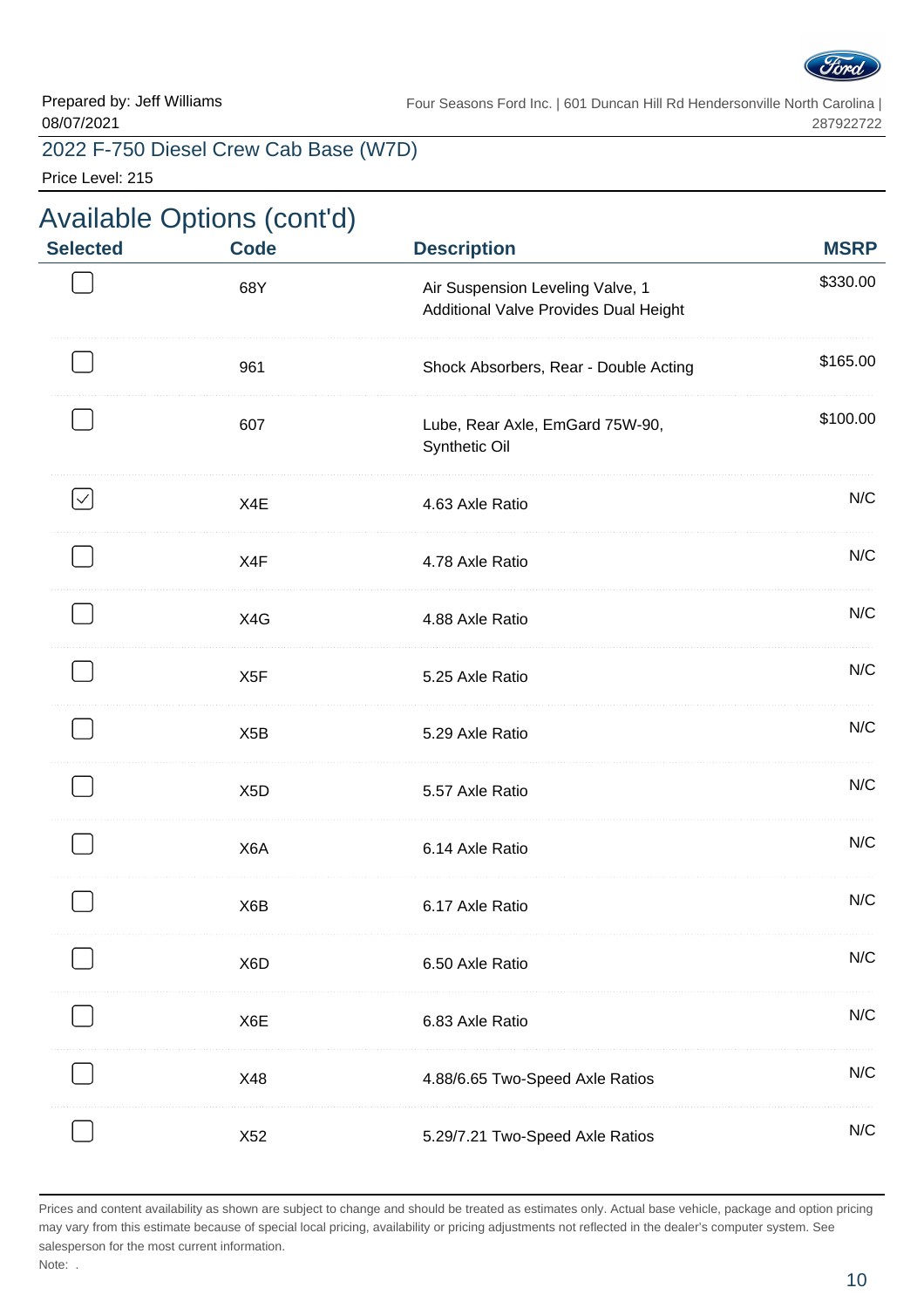

Price Level: 215

| <b>Available Options (cont'd)</b> |             |                                           |             |  |
|-----------------------------------|-------------|-------------------------------------------|-------------|--|
| <b>Selected</b>                   | <b>Code</b> | <b>Description</b>                        | <b>MSRP</b> |  |
|                                   | X65         | 6.50/8.87 Two-Speed Axle Ratios           | N/C         |  |
| <b>Wheelbase</b>                  |             |                                           |             |  |
| $\checkmark$                      | 182WB       | 182" Wheelbase/72" CA/49" AF/270"<br>OAL  | <b>STD</b>  |  |
|                                   | 194WB       | 194" Wheelbase/84" CA/49" AF/282"<br>OAL  | \$85.00     |  |
|                                   | 212WB       | 212" Wheelbase/102" CA/70" AF/321"<br>OAL | \$365.00    |  |
|                                   | 218WB       | 218" Wheelbase/108" CA/70" AF/327"<br>OAL | \$430.00    |  |
|                                   | 230WB       | 230" Wheelbase/120" CA/75" AF/344"<br>OAL | \$440.00    |  |
|                                   | 236WB       | 236" Wheelbase/126" CA/75" AF/350"<br>OAL | \$515.00    |  |
|                                   | 248WB       | 248" Wheelbase/136" CA/81" AF/368"<br>OAL | \$855.00    |  |
|                                   | 254WB       | 254" Wheelbase/144" CA/81" AF/374"<br>OAL | \$875.00    |  |
|                                   | 260WB       | 260" Wheelbase/150" CA/87" AF/386"<br>OAL | \$890.00    |  |
|                                   | 266WB       | 266" Wheelbase/156" CA/87" AF/392"<br>OAL | \$910.00    |  |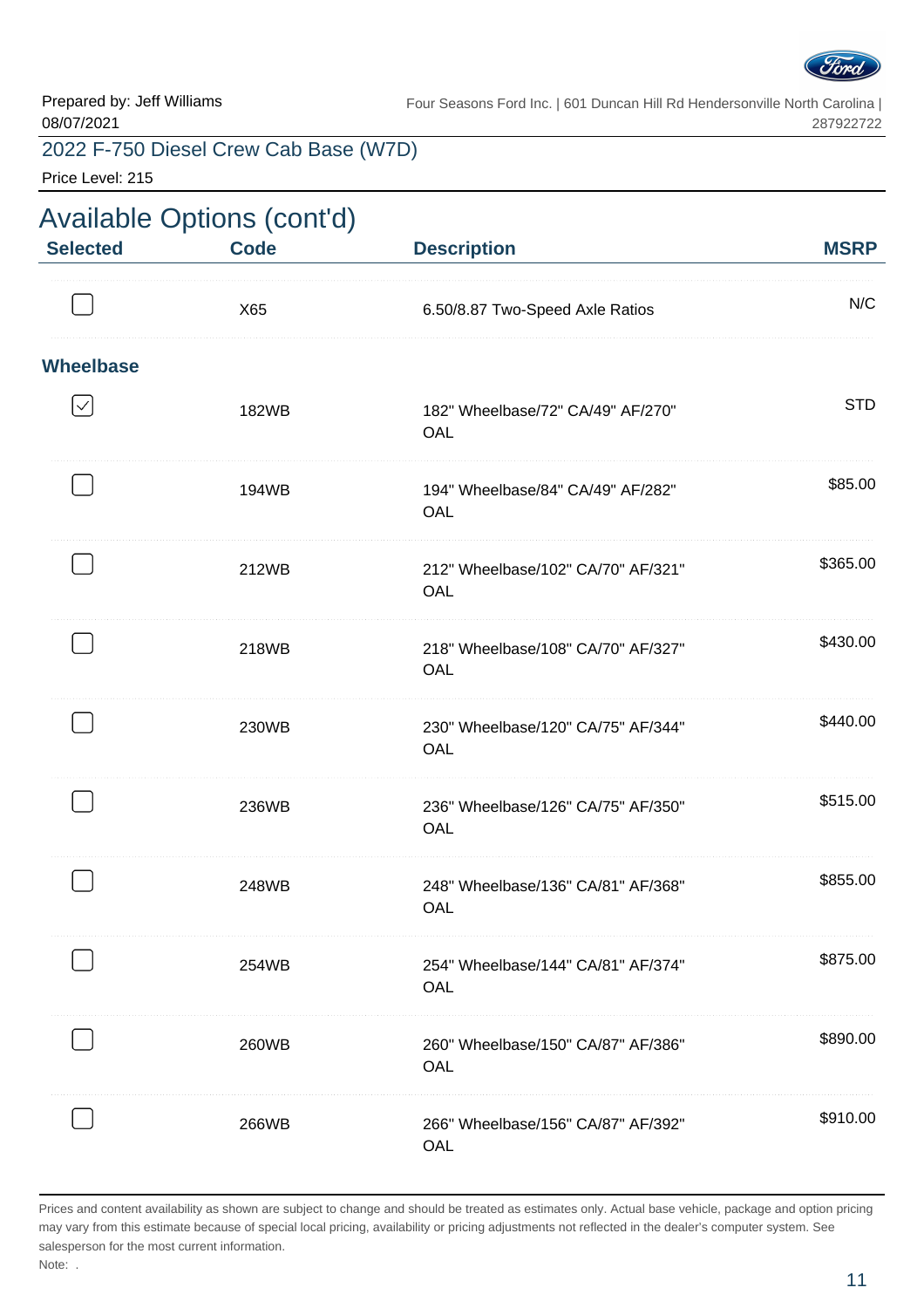

### 2022 F-750 Diesel Crew Cab Base (W7D)

Price Level: 215

|                 | <b>Available Options (cont'd)</b>         |                                                                                                              |             |
|-----------------|-------------------------------------------|--------------------------------------------------------------------------------------------------------------|-------------|
| <b>Selected</b> | <b>Code</b>                               | <b>Description</b>                                                                                           | <b>MSRP</b> |
| <b>Frame</b>    |                                           |                                                                                                              |             |
|                 | 535                                       | Single Channel - Straight 'C' 15.14 SM,<br>80,000 PSI                                                        | <b>STD</b>  |
|                 | Includes:<br>- GVWR Limit: 37,000 lbs.    | 1,211,200 RBM. High strength low alloy steel. 10.250" x 3.092" x 0.375" (260.4mm x 78.5mm x 9.5mm).          |             |
|                 | 536                                       | Single Channel - Straight 'C' 14.18 SM,<br>120,000 PSI                                                       | \$365.00    |
|                 |                                           | 1,701,600 RBM. Heat treated alloy steel; 10.125" x 3.580" x 0.312" (257.2mm x 90.9mm x 8.0mm).               |             |
|                 | 538                                       | Single Channel - Straight 'C' 16.98 SM,<br>120,000 PSI                                                       | \$650.00    |
|                 |                                           | 2,037,600 RBM. Heat treated alloy steel; 10.250" x 3.610" x 0.375" (260.4mm x 91.66mm x 9.5mm).              |             |
|                 | 539                                       | Single Channel - Straight 'C' 20.11 SM,<br>120,000 PSI                                                       | \$1,075.00  |
|                 |                                           | 2,413,200 RBM. Heat treated alloy steel; 10.375" x 3.705" x 0.438" (263.5mm x 94.1mm x 11.1mm).              |             |
|                 | 41 <sub>R</sub>                           | Outer "C" Channel Reinforcement -<br>120,000 PSI                                                             | \$1,160.00  |
|                 |                                           | 29.84 SM; 3,580,800 RBM. Heat treated alloy steel; 10.813" x 3.892" x 0.312"; (274.6 mm x 98.9 mm x 8.0 mm). |             |
|                 | 532                                       | Frame Extension, Front - Integral 20" In<br><b>Front of Grille</b>                                           | \$490.00    |
|                 | Includes:<br>- Grille, Fixed - Black/Gray | - Bumper, Front - Delete - Also Deletes Mounting Brackets                                                    |             |
|                 | 765                                       | Bumper, Front - Full Width, Chrome<br>Plated Steel - (Included in (90E)                                      | \$490.00    |
|                 |                                           | <b>Exterior Appearance Group)</b>                                                                            |             |
|                 | 767                                       | Bumper, Front - Swept Back, Painted                                                                          | \$345.00    |
|                 | Dark shadow gray color.                   | <b>Steel</b>                                                                                                 |             |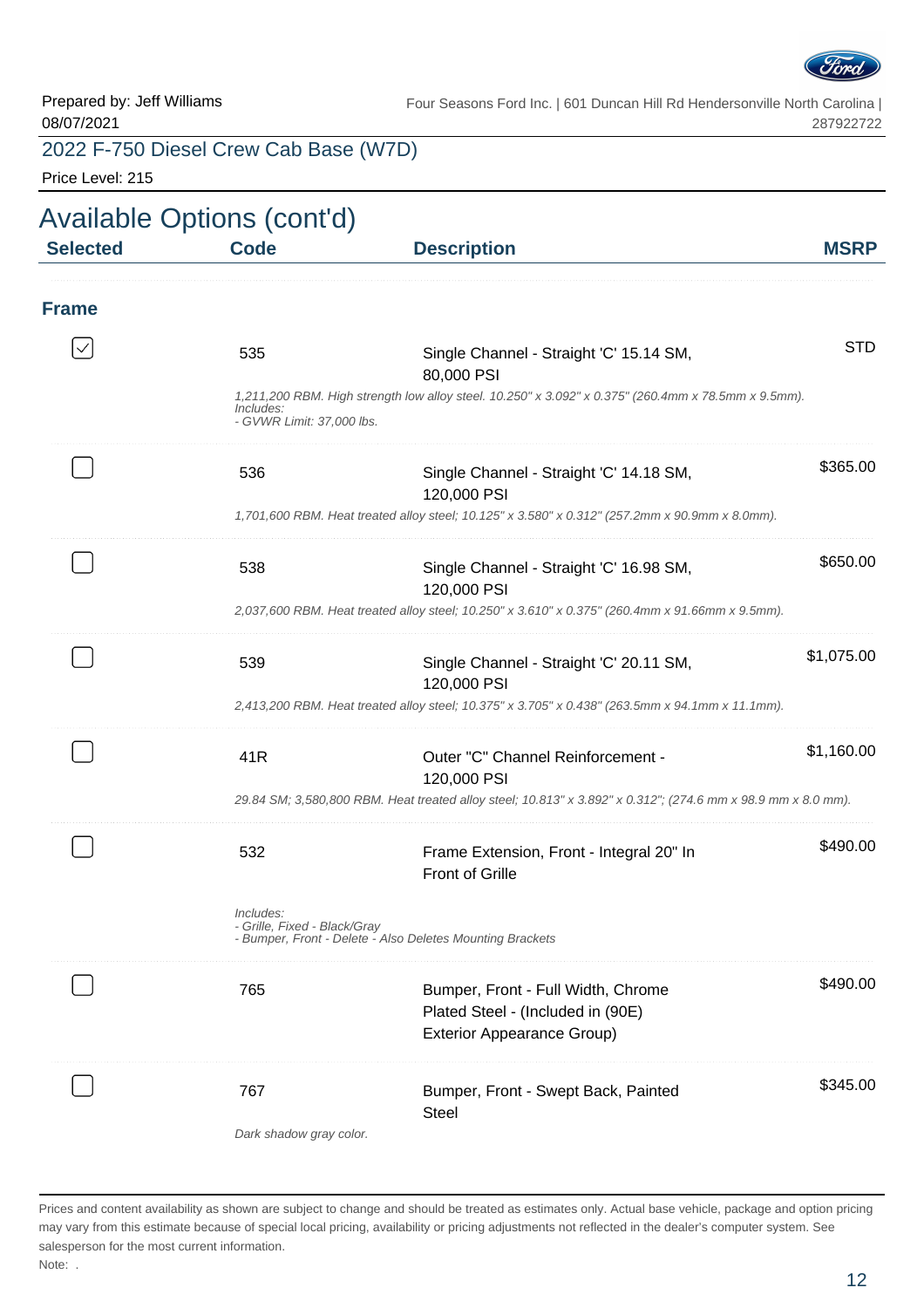

Price Level: 215

| <b>Selected</b> | <b>Code</b>        | <b>Description</b>                                                                                                                                 | <b>MSRP</b> |
|-----------------|--------------------|----------------------------------------------------------------------------------------------------------------------------------------------------|-------------|
|                 | 76X                | Bumper, Front - Delete - Also Deletes<br><b>Mounting Brackets</b>                                                                                  | $-$135.00$  |
|                 | 76F                | 3" Front Bumper Extension                                                                                                                          | \$175.00    |
|                 | 76Y                | Tow Hooks - Delete                                                                                                                                 | $-$70.00$   |
|                 | 18D                | Special Rating GVWR - Limited to<br>25,999 lb. GVWR                                                                                                | \$120.00    |
|                 | 18G                | Special De-Rating GVWR - Limited to<br>33,000 lb. GVWR<br>May eliminate the need to pay 12% Federal Excise Tax (F. E. T.).                         | \$120.00    |
|                 | 19D<br>conversion. | Frame Rail Drill #3<br>Factory pre-drilled holes in frame rails to support aftermarket install of Hydraulic pump system for EZ-TRAC 4x4            | \$50.00     |
|                 | 19E<br>conversion. | Frame Rail Drill #2<br>Factory pre-drilled holes in frame rails to support aftermarket install of transfer case brackets for a Meritor 4x4         | \$50.00     |
|                 | 86C                | Chrome Grille Surround - (Included in<br>(90E) Exterior Appearance Group)                                                                          | \$245.00    |
|                 | 86B                | Grille, Fixed - Black/Gray                                                                                                                         | \$125.00    |
| <b>Exhaust</b>  |                    |                                                                                                                                                    |             |
|                 | 91G                | Under Cab, Right Side Outlet,<br>Switchback-Style<br>Single, horizontal muffler, right side, under cab, outside of frame rail with rear discharge. | <b>STD</b>  |
|                 | 91B                | Back of Cab, Right Side Outlet,<br>Torpedo-Style                                                                                                   | N/C         |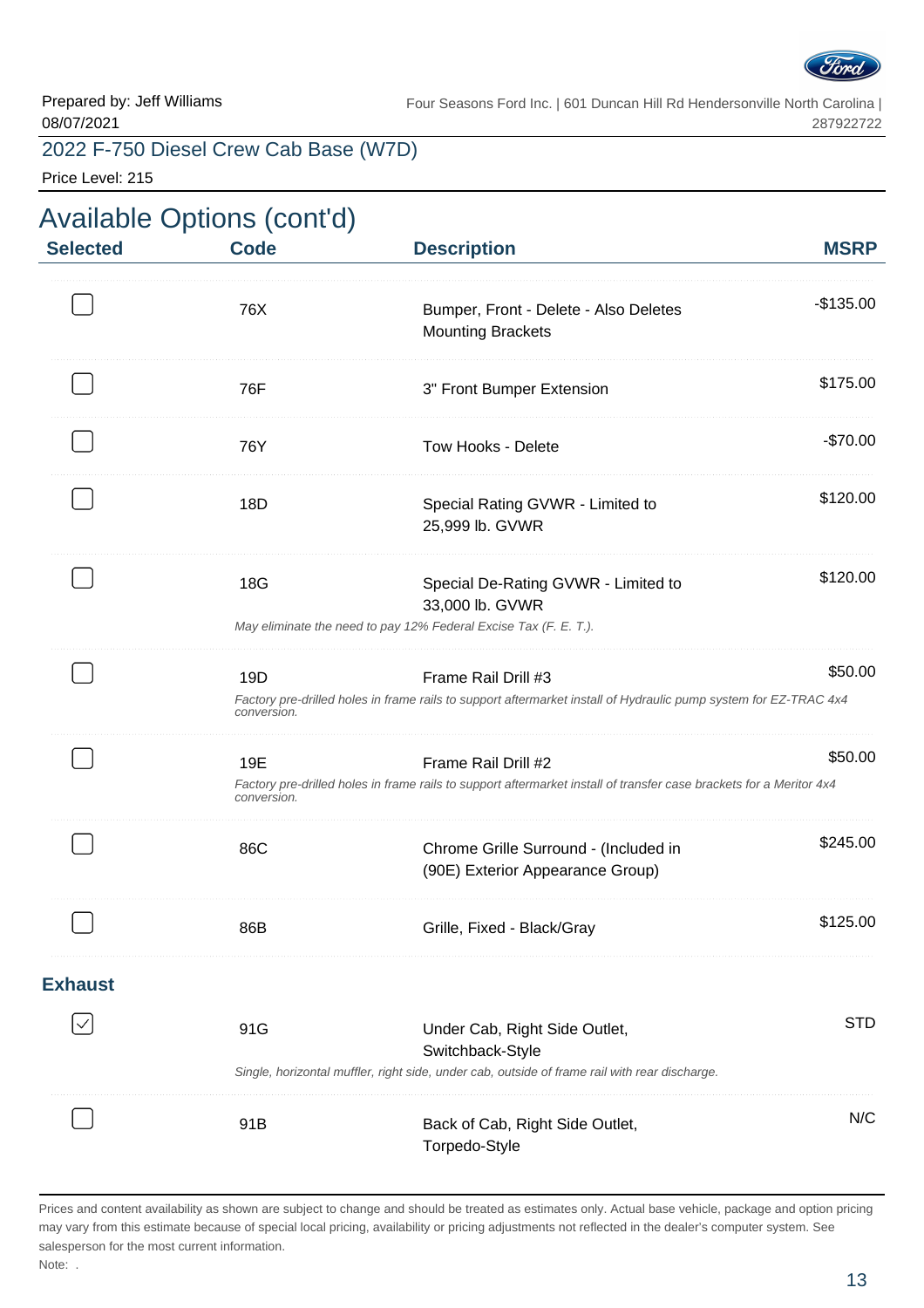

Prepared by: Jeff Williams 08/07/2021

Four Seasons Ford Inc. | 601 Duncan Hill Rd Hendersonville North Carolina | 287922722

#### 2022 F-750 Diesel Crew Cab Base (W7D)

Price Level: 215

| <b>Selected</b>                          | <b>Code</b>                        | <b>Description</b>                                                                                                      | <b>MSRP</b> |
|------------------------------------------|------------------------------------|-------------------------------------------------------------------------------------------------------------------------|-------------|
|                                          |                                    | Single, horizontal muffler/pipe, inline, right side exhaust with underbody exit, in front of axle.                      |             |
|                                          | 91D                                | Under Cab, Vertical Outlet, Right Side,<br>Switchback-Style - Intrudes 2" into<br>clean CA                              | \$715.00    |
|                                          |                                    | WARNING! The selection of this Exhaust could reduce the available CA dimension.                                         |             |
|                                          | with heat shield and turnout exit. | Single, horizontal muffler, right side under cab outside of frame rail with vertical exhaust passenger side rear corner |             |
| <b>Fuel Tanks</b>                        |                                    |                                                                                                                         |             |
|                                          | 65E                                | Fuel Tank - LH 65 Gallon Rectangular -<br>Aluminum                                                                      | <b>STD</b>  |
|                                          | 65F                                | Fuel Tank - 115 Gallon Rectangular -<br>Aluminum - LH 65-gal, RH 50-gal                                                 | \$915.00    |
| $\checkmark$                             | 12                                 | 12 Gal. Single Tank Fuel Fill.<br>Mandatory Charge Applied, Based On<br><b>Tank Selection</b>                           | \$0.00      |
| <b>Electrical / Alternator / Battery</b> |                                    |                                                                                                                         |             |
|                                          | <b>STDALT</b>                      | Extra Heavy Duty Alternator - 12-Volt,<br>200 Amp Denso SC5                                                             | <b>STD</b>  |
|                                          | 17A                                | Extra Heavy Duty Alternator - 12-Volt,<br>240 Amps                                                                      | \$410.00    |
|                                          | 17D                                | Dual Heavy Duty Alternators - 357 Amp<br>Capacity - 200 & 157 amp Denso<br>SC5/SC2                                      | \$855.00    |
|                                          | 55M                                | Jump Start Stud - Remote Mounted                                                                                        | \$90.00     |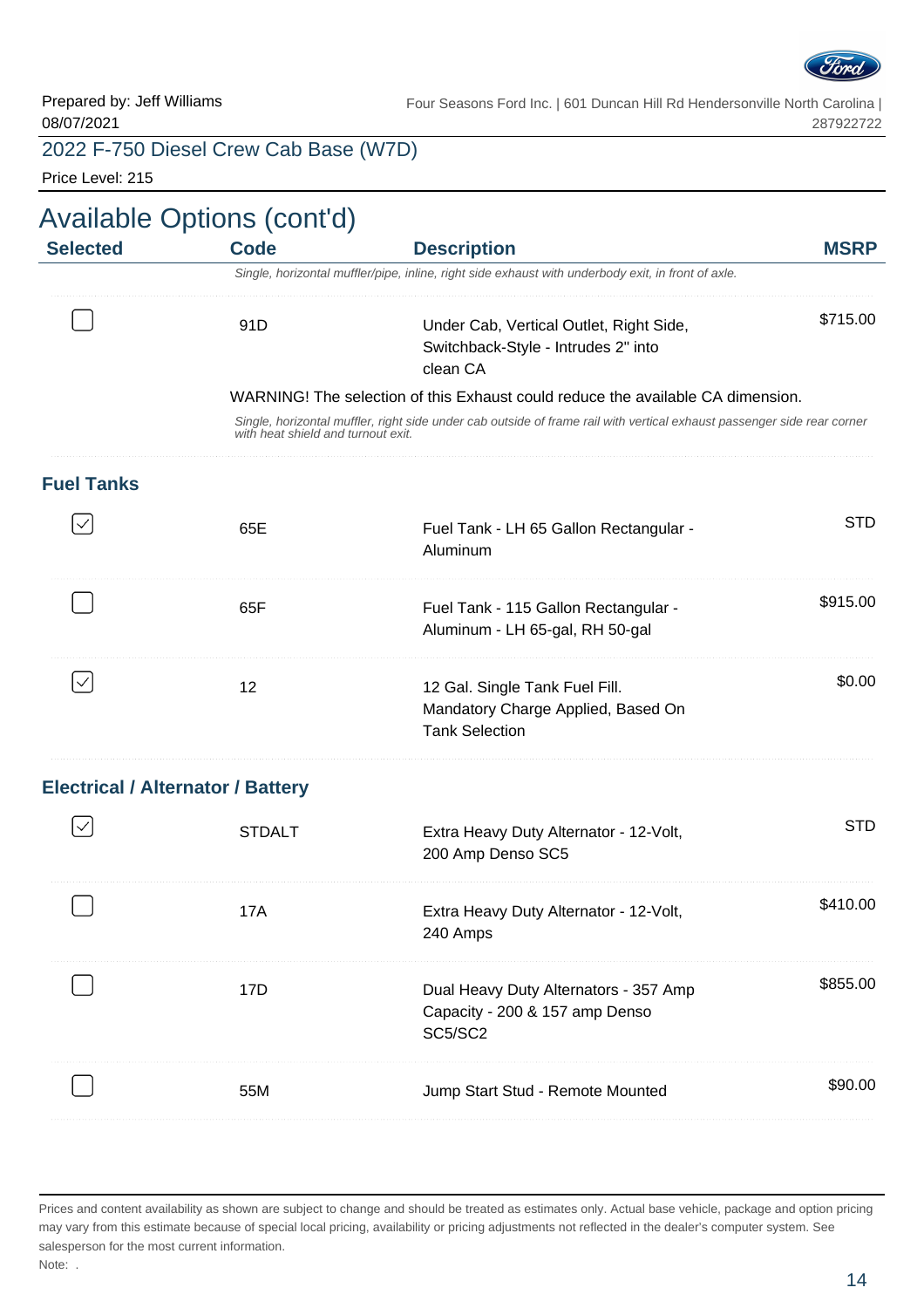

#### 2022 F-750 Diesel Crew Cab Base (W7D)

Price Level: 215

#### Available Options (cont'd) **Selected Code Description MSRP STD**  $\checkmark$ STDBAT Battery - Two 750 CCA, 1500 Total, Includes Steel Battery Box 12Volt, Motorcraft. \$60.00 63B Battery - Two 900 CCA, 1800 Total, Includes Steel Battery Box 12Volt, Motorcraft. . . . . . . . . . . . . . . . . \$250.00 63D Battery - Three 900 CCA, 2700 Total, Includes Steel Battery Box 12Volt, Motorcraft. \$235.00 63Y Battery - Temporary Mount for Truck Chassis . . . . . . . . . . . . . . . . \$30.00 164 Roof Marker/Clearance Lights - Clear Lenses, 5 Lights (Replaces Standard Amber Lenses) 16X Roof Marker/Clearance Lights - Delete N/C For Airport or Applications that receive modified roof coverings. \$135.00 59C Body Builder Wiring - At End of Frame, Combined - (ILO Standard - Back of Cab Combined) Includes sealed connectors for 2 ground circuits, with combined left/stop, combined right/stop, stop lamps, back up lamps. Also includes 2 additional pass through wires to cab. \$70.00 59D Body Builder Wiring - At Back of Cab, Separate - (ILO Standard - Back of Cab Combined) Includes sealed connectors for 2 ground circuits, with separate left/stop, separate right/stop, back up lamps. Also includes 2 additional pass through wires to cab. \$135.00 59E Body Builder Wiring - At End of Frame, Separate - (ILO Standard - Back of Cab Combined)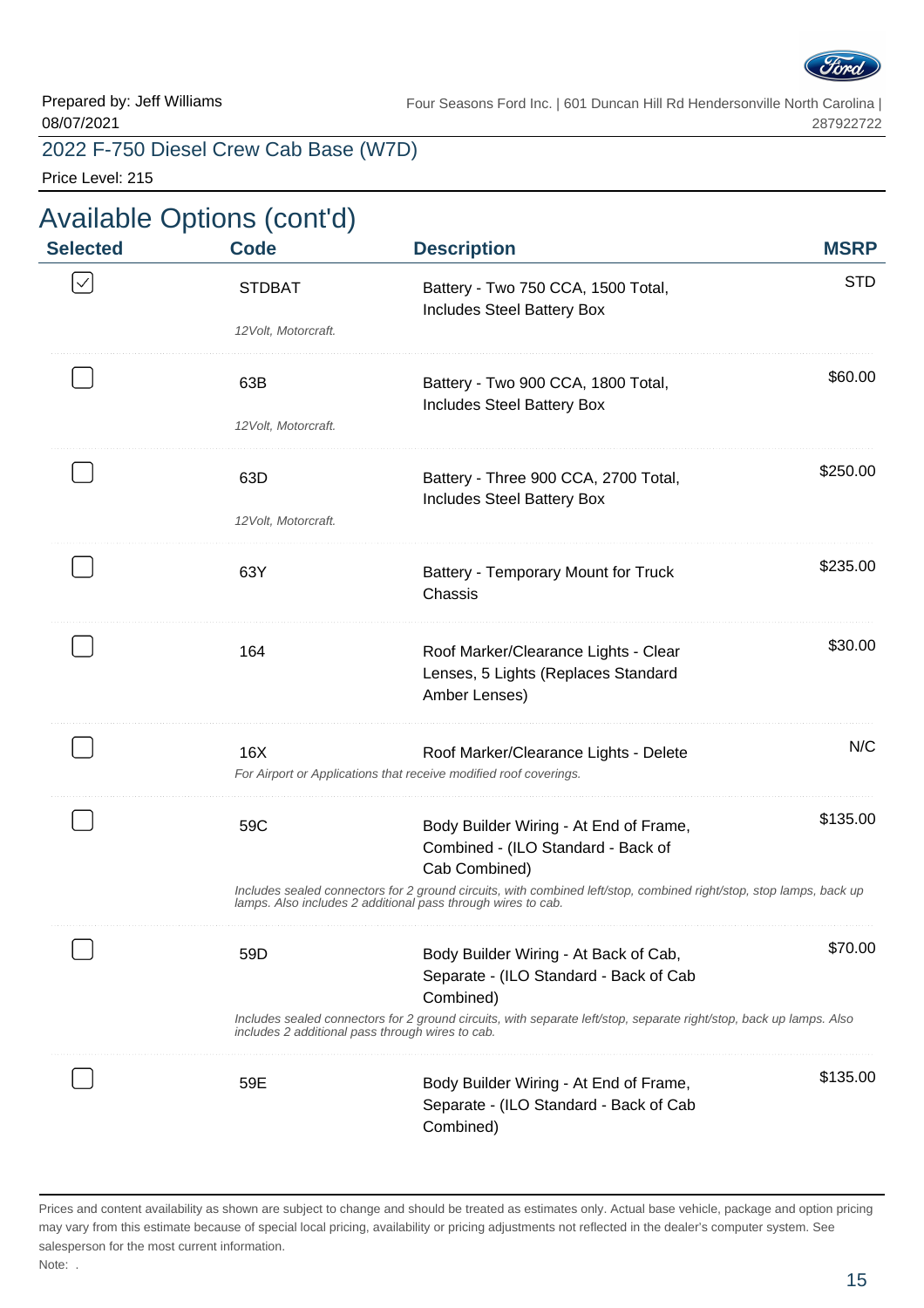

#### 2022 F-750 Diesel Crew Cab Base (W7D)

Price Level: 215

|                 | <b>Available Options (cont'd)</b>          |                                                                                                                                                                                               |             |
|-----------------|--------------------------------------------|-----------------------------------------------------------------------------------------------------------------------------------------------------------------------------------------------|-------------|
| <b>Selected</b> | <b>Code</b>                                | <b>Description</b><br>Includes sealed connectors for 2 ground circuits, with separate left/stop, separate right/stop, back up lamps. Also<br>includes 2 additional pass through wires to cab. | <b>MSRP</b> |
|                 | 17M                                        | Back-Up Alarm - Electric, 102 dBA                                                                                                                                                             | \$110.00    |
|                 | 962                                        | Daytime Running Lamps (Not<br>Configurable)                                                                                                                                                   | \$25.00     |
|                 | 86M                                        | Upfitter Interface Module                                                                                                                                                                     | \$320.00    |
|                 | 55X                                        | <b>Tail Light Delete</b><br>Deletes stop, turn, tail and backup lights. Does not omit cable to end of frame.                                                                                  | N/C         |
|                 | <b>16V</b><br>Available in message center. | Voltmeter                                                                                                                                                                                     | \$100.00    |
| <b>Seats</b>    |                                            |                                                                                                                                                                                               |             |
|                 | 88A                                        | 30/0/30 Fixed Driver & Fixed<br>Passenger w/Consolette - Vinyl                                                                                                                                | <b>STD</b>  |
|                 | 88B                                        | 30/0/30 Fixed Driver & Fixed<br>Passenger w/Consolette - Cloth                                                                                                                                | \$125.00    |
|                 | 881                                        | 30/70 Fixed Driver & Fixed 2-<br>Passenger Bench - Vinyl                                                                                                                                      | \$350.00    |
|                 | 882                                        | 30/70 Fixed Driver & Fixed 2-<br>Passenger Bench - Cloth                                                                                                                                      | \$475.00    |
|                 | 88C                                        | 30/0/0 Fixed Driver only - Vinyl                                                                                                                                                              | $-$120.00$  |
|                 | 88D                                        | 30/0/0 Fixed Driver only - Cloth                                                                                                                                                              | N/C         |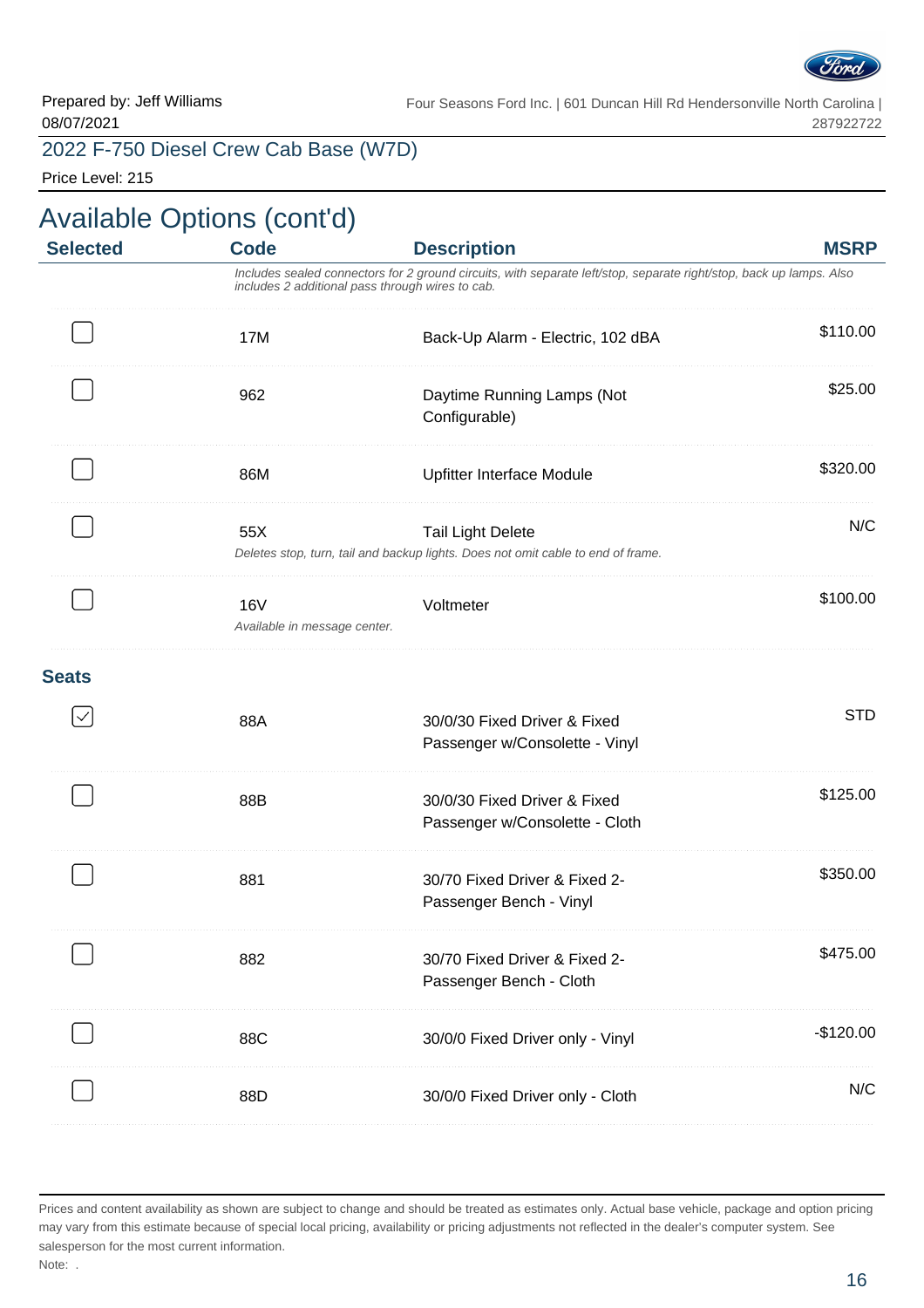

#### 2022 F-750 Diesel Crew Cab Base (W7D)

Price Level: 215

# Available Options (cont'd)

| <b>Selected</b> | <b>Code</b> | <b>Description</b>                                                                                              | <b>MSRP</b> |
|-----------------|-------------|-----------------------------------------------------------------------------------------------------------------|-------------|
|                 | 88R         | 30/0/30 Air Ride Driver (Integral Air<br>Pump) & Fixed Passenger<br>w/Consolette - Vinyl                        | \$440.00    |
|                 | 88S         | 30/0/30 Air Ride Driver (Integral Air<br>Pump) & Fixed Passenger<br>w/Consolette - Cloth                        | \$565.00    |
|                 | 88G         | 30/70 Air Ride Driver (External Air<br>Source) & Fixed 2-Passenger Bench -<br>Vinyl                             | \$395.00    |
|                 | 88H         | 30/70 Air Ride Driver (External Air<br>Source) & Fixed 2-Passenger Bench -<br>Cloth                             | \$520.00    |
|                 | 88J         | 30/0/30 Air Ride Driver (Integral Air<br>Pump) & Air Ride Passenger (Integral<br>Air Pump) w/Consolette - Vinyl | \$855.00    |
|                 | 88K         | 30/0/30 Air Ride Driver (Integral Air<br>Pump) & Air Ride Passenger (Integral<br>Air Pump) w/Consolette - Cloth | \$980.00    |
|                 | 88L         | 30/70 Air Ride Driver (Integral Air<br>Pump) & Fixed 2-Passenger Bench -<br>Vinyl                               | \$440.00    |
|                 | 88M         | 30/70 Air Ride Driver (Integral Air<br>Pump) & Fixed 2-Passenger Bench -<br>Cloth                               | \$565.00    |
|                 | 88T         | 30/0/0 Air Ride Driver Only (External<br>Air Source) - Vinyl                                                    | \$275.00    |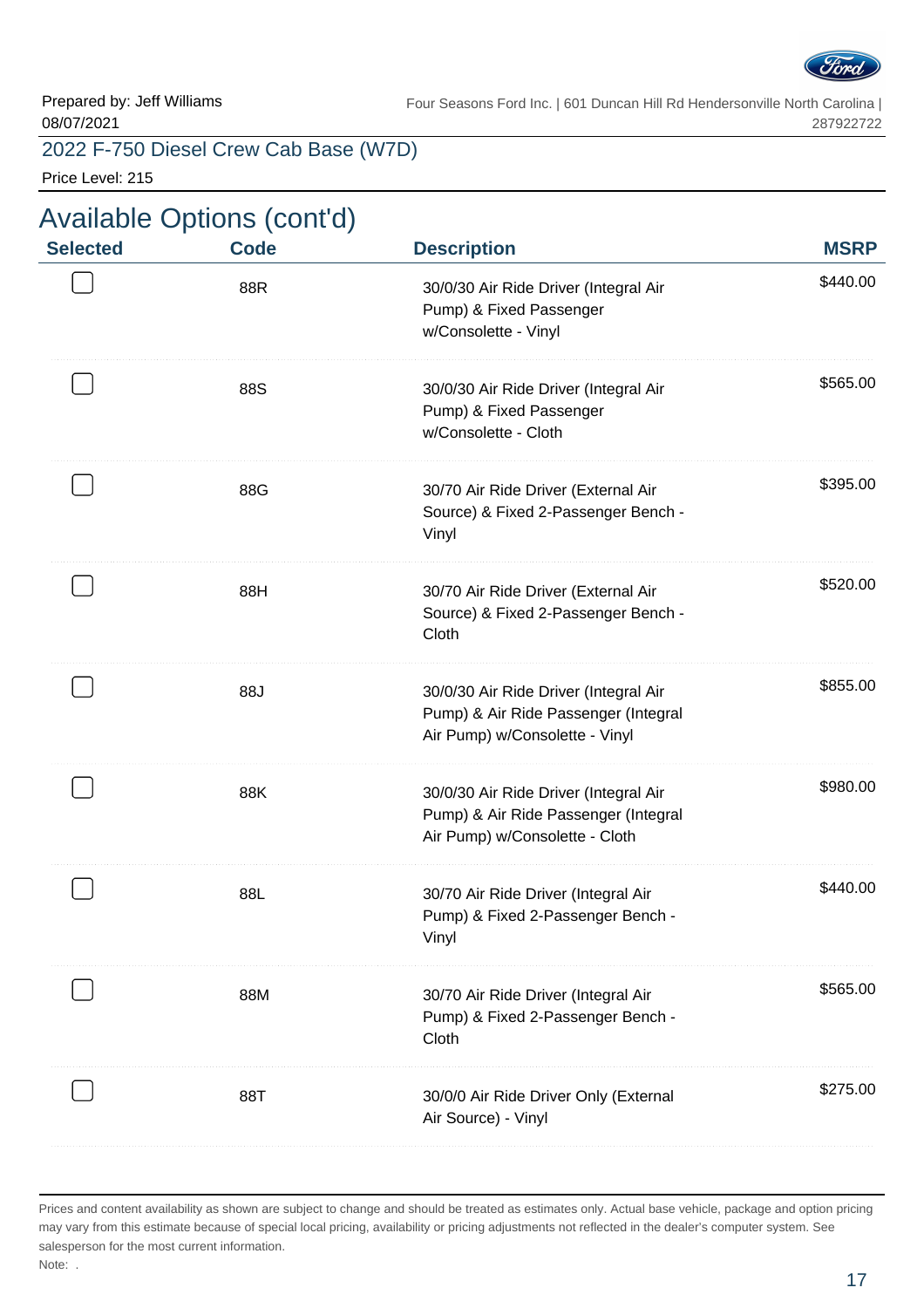

#### 2022 F-750 Diesel Crew Cab Base (W7D)

Price Level: 215

| <b>Selected</b> | <b>Available Options (cont'd)</b><br><b>Code</b> | <b>Description</b>                                                                                                  | <b>MSRP</b> |
|-----------------|--------------------------------------------------|---------------------------------------------------------------------------------------------------------------------|-------------|
|                 | 88U                                              | 30/0/0 Air Ride Driver Only (External<br>Air Source) - Cloth                                                        | \$400.00    |
|                 | 88N                                              | 30/0/30 Air Ride Driver (External Air<br>Source) & Fixed Passenger<br>w/Consolette - Vinyl                          | \$395.00    |
|                 | 88P                                              | 30/0/30 Air Ride Driver (External Air<br>Source) & Fixed Passenger<br>w/Consolette - Cloth                          | \$520.00    |
|                 | 88E                                              | 30/0/30 Air Ride Driver (External Air<br>Source) & Air Ride Passenger (External<br>Air Source) w/Consolette - Vinyl | \$810.00    |
|                 | 88F                                              | 30/0/30 Air Ride Driver (External Air<br>Source) & Air Ride Passenger (External<br>Air Source) w/Consolette - Cloth | \$935.00    |
|                 | 88W                                              | 30/0/0 Air Ride Driver Only (Integral Air<br>Pump) - Vinyl                                                          | \$315.00    |
|                 | 88X                                              | 30/0/0 Air Ride Driver Only (Integral Air<br>Pump) - Cloth                                                          | \$440.00    |
|                 | 88Y                                              | 40/20/40 Fixed Driver & Fixed<br>Passenger w/Unique 20% Fold-Down<br>Console - Vinyl                                | \$420.00    |
|                 | 88Z                                              | 40/20/40 Fixed Driver & Fixed<br>Passenger w/Unique 20% Fold-Down<br>Console - Cloth                                | \$545.00    |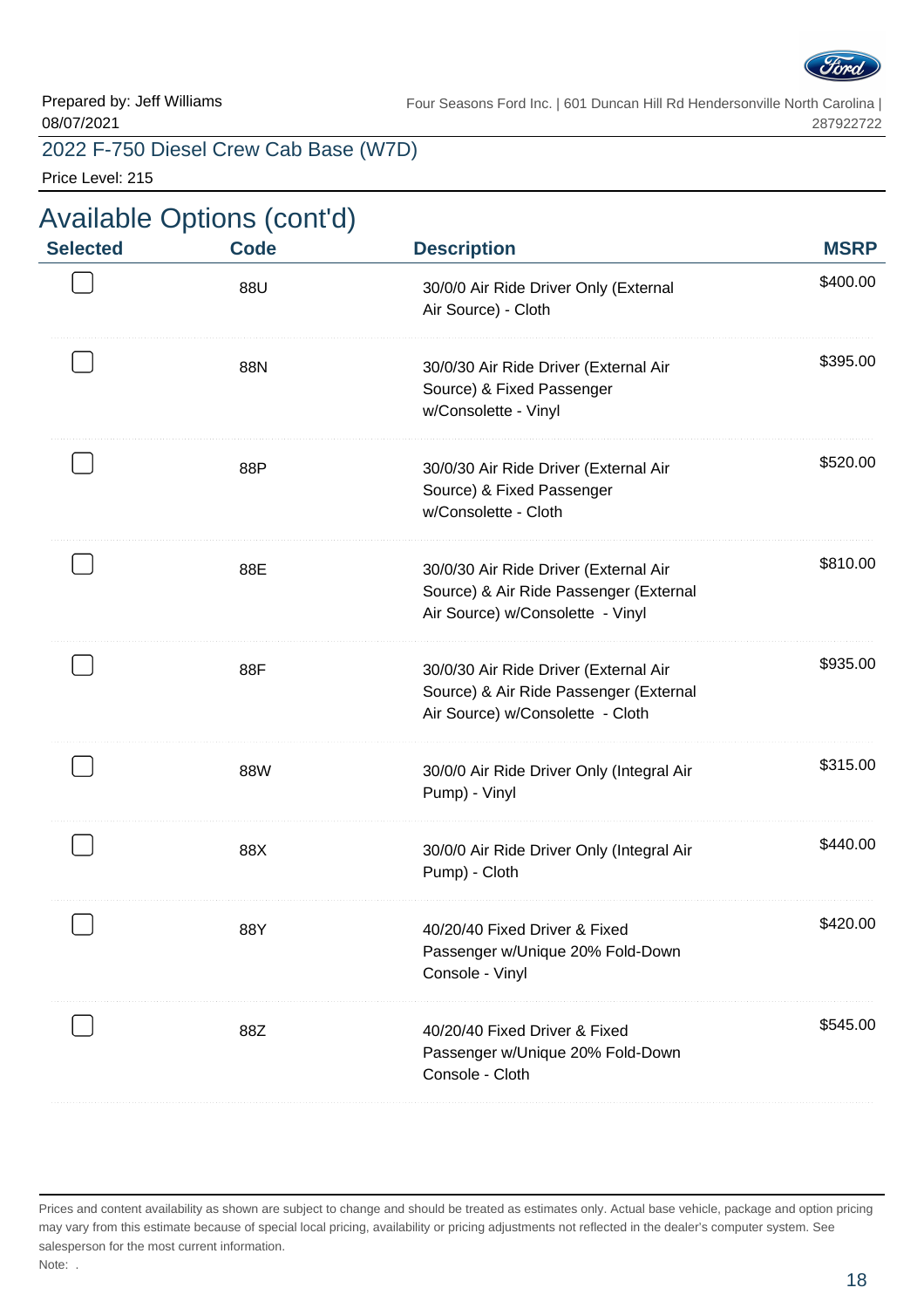

287922722

#### 2022 F-750 Diesel Crew Cab Base (W7D)

Price Level: 215

| <b>Code</b>                              | <b>Description</b>                                                   | <b>MSRP</b>                                                                                                                                                                                                                                                                                                                                                                                                                                                                                                                                                                                                                                                                                                                                                                                                                                                                                                                                                                                                                                                                                                                                                                                                                                                                                                                                                                                                                                                                                                                                                                                                                                                                                                                                                                                                                                                                                                                                                                                                                                                                                                                                                                                                                                                                                                   |
|------------------------------------------|----------------------------------------------------------------------|---------------------------------------------------------------------------------------------------------------------------------------------------------------------------------------------------------------------------------------------------------------------------------------------------------------------------------------------------------------------------------------------------------------------------------------------------------------------------------------------------------------------------------------------------------------------------------------------------------------------------------------------------------------------------------------------------------------------------------------------------------------------------------------------------------------------------------------------------------------------------------------------------------------------------------------------------------------------------------------------------------------------------------------------------------------------------------------------------------------------------------------------------------------------------------------------------------------------------------------------------------------------------------------------------------------------------------------------------------------------------------------------------------------------------------------------------------------------------------------------------------------------------------------------------------------------------------------------------------------------------------------------------------------------------------------------------------------------------------------------------------------------------------------------------------------------------------------------------------------------------------------------------------------------------------------------------------------------------------------------------------------------------------------------------------------------------------------------------------------------------------------------------------------------------------------------------------------------------------------------------------------------------------------------------------------|
| 87C                                      | 60/40 Rear Bench Seat w/Flip-Up<br><b>Cushion and Fold-Down Back</b> | <b>STD</b>                                                                                                                                                                                                                                                                                                                                                                                                                                                                                                                                                                                                                                                                                                                                                                                                                                                                                                                                                                                                                                                                                                                                                                                                                                                                                                                                                                                                                                                                                                                                                                                                                                                                                                                                                                                                                                                                                                                                                                                                                                                                                                                                                                                                                                                                                                    |
|                                          |                                                                      |                                                                                                                                                                                                                                                                                                                                                                                                                                                                                                                                                                                                                                                                                                                                                                                                                                                                                                                                                                                                                                                                                                                                                                                                                                                                                                                                                                                                                                                                                                                                                                                                                                                                                                                                                                                                                                                                                                                                                                                                                                                                                                                                                                                                                                                                                                               |
| 87X                                      | Rear Bench - Delete                                                  | $-$120.00$                                                                                                                                                                                                                                                                                                                                                                                                                                                                                                                                                                                                                                                                                                                                                                                                                                                                                                                                                                                                                                                                                                                                                                                                                                                                                                                                                                                                                                                                                                                                                                                                                                                                                                                                                                                                                                                                                                                                                                                                                                                                                                                                                                                                                                                                                                    |
|                                          |                                                                      |                                                                                                                                                                                                                                                                                                                                                                                                                                                                                                                                                                                                                                                                                                                                                                                                                                                                                                                                                                                                                                                                                                                                                                                                                                                                                                                                                                                                                                                                                                                                                                                                                                                                                                                                                                                                                                                                                                                                                                                                                                                                                                                                                                                                                                                                                                               |
| 600A                                     | Preferred Equipment Package 600A                                     | N/C                                                                                                                                                                                                                                                                                                                                                                                                                                                                                                                                                                                                                                                                                                                                                                                                                                                                                                                                                                                                                                                                                                                                                                                                                                                                                                                                                                                                                                                                                                                                                                                                                                                                                                                                                                                                                                                                                                                                                                                                                                                                                                                                                                                                                                                                                                           |
| Includes:                                |                                                                      |                                                                                                                                                                                                                                                                                                                                                                                                                                                                                                                                                                                                                                                                                                                                                                                                                                                                                                                                                                                                                                                                                                                                                                                                                                                                                                                                                                                                                                                                                                                                                                                                                                                                                                                                                                                                                                                                                                                                                                                                                                                                                                                                                                                                                                                                                                               |
| 87H                                      | Driver Assist Technology Package.                                    | \$1,410.00                                                                                                                                                                                                                                                                                                                                                                                                                                                                                                                                                                                                                                                                                                                                                                                                                                                                                                                                                                                                                                                                                                                                                                                                                                                                                                                                                                                                                                                                                                                                                                                                                                                                                                                                                                                                                                                                                                                                                                                                                                                                                                                                                                                                                                                                                                    |
|                                          | <b>Hydraulic Brake</b>                                               |                                                                                                                                                                                                                                                                                                                                                                                                                                                                                                                                                                                                                                                                                                                                                                                                                                                                                                                                                                                                                                                                                                                                                                                                                                                                                                                                                                                                                                                                                                                                                                                                                                                                                                                                                                                                                                                                                                                                                                                                                                                                                                                                                                                                                                                                                                               |
| Control.<br>Includes:<br>message center. |                                                                      |                                                                                                                                                                                                                                                                                                                                                                                                                                                                                                                                                                                                                                                                                                                                                                                                                                                                                                                                                                                                                                                                                                                                                                                                                                                                                                                                                                                                                                                                                                                                                                                                                                                                                                                                                                                                                                                                                                                                                                                                                                                                                                                                                                                                                                                                                                               |
| 87A                                      |                                                                      | \$3,050.00                                                                                                                                                                                                                                                                                                                                                                                                                                                                                                                                                                                                                                                                                                                                                                                                                                                                                                                                                                                                                                                                                                                                                                                                                                                                                                                                                                                                                                                                                                                                                                                                                                                                                                                                                                                                                                                                                                                                                                                                                                                                                                                                                                                                                                                                                                    |
|                                          | (w/Bendix Wingman Advanced). Air                                     |                                                                                                                                                                                                                                                                                                                                                                                                                                                                                                                                                                                                                                                                                                                                                                                                                                                                                                                                                                                                                                                                                                                                                                                                                                                                                                                                                                                                                                                                                                                                                                                                                                                                                                                                                                                                                                                                                                                                                                                                                                                                                                                                                                                                                                                                                                               |
|                                          | <b>Brake</b>                                                         |                                                                                                                                                                                                                                                                                                                                                                                                                                                                                                                                                                                                                                                                                                                                                                                                                                                                                                                                                                                                                                                                                                                                                                                                                                                                                                                                                                                                                                                                                                                                                                                                                                                                                                                                                                                                                                                                                                                                                                                                                                                                                                                                                                                                                                                                                                               |
| Includes:<br>message center.             |                                                                      |                                                                                                                                                                                                                                                                                                                                                                                                                                                                                                                                                                                                                                                                                                                                                                                                                                                                                                                                                                                                                                                                                                                                                                                                                                                                                                                                                                                                                                                                                                                                                                                                                                                                                                                                                                                                                                                                                                                                                                                                                                                                                                                                                                                                                                                                                                               |
|                                          |                                                                      | Available Options (cont'd)<br>Trim will match selected driver seat material.<br>- Bumper, Front - Black, Full Width<br>- Wheel Seals, Front - Oil lubricated, SKF ScotSeal PlusXL Seals<br>- Wheel Seals, Rear - Oil lubricated, SKF ScotSeal PlusXL Seals<br>- Manual Regen Initiation - Driver Interface in Message Center<br>- Engine Exhaust Brake<br>- Extra Heavy Duty Alternator - 12-Volt, 200 Amp Denso SC5<br>- Painted Grille - Plastic<br>- Lights - Roof Marker/Clearance - Amber Lenses, 5 Lights<br>- Tow Hooks, Front (2) - Frame-Mounted, Painted Black<br>- Four Body Builder Switches - Mounted in Center Instrument Panel<br>With connector access located in engine compartment. Amperages vary by switch: 10, 15, 25, 25.<br>- Floor Covering - Black Vinyl<br>- Intelligent Oil Life Monitor<br>- Steering Column - Tilt / Telescoping<br>- Steering Wheel - Black PVC w/Integral Cruise Control Switches, includes Audio Controls<br>- Body Builder Wiring - At Back of Cab, Combined<br>Includes sealed connectors for 2 ground circuits, with combined left/stop, combined right/stop, park lamps, back up<br>lamps. Also includes 2 additional pass through wires to cab.<br>Includes Autonomous Emergency Braking, Forward Collision Warning, Lane Departure Warning and Auto High Beam<br>- Enhanced Cluster w/High-Level 8-Inch Display<br>Electronic speedometer (MPH/KPH), includes oil pressure, coolant temperature, DEF gauge, fuel gauge,<br>tachometer, and indicator lights. Also included is enhanced 3-button Message Center with odometer, trip odometer,<br>distance to empty for fuel, average fuel economy, hour meter and warning messages. Transmission temperature in<br>Driver Assist Technology Package<br>Includes Autonomous Emergency Braking, Forward Collision Warning, Lane Departure Warning, Adaptive Cruise<br>Control and Auto High Beam Control.<br>- Enhanced Cluster w/High-Level 8-Inch Display<br>Electronic speedometer (MPH/KPH), includes oil pressure, coolant temperature, DEF gauge, fuel gauge,<br>tachometer, and indicator lights. Also included is enhanced 3-button Message Center with odometer, trip odometer,<br>distance to empty for fuel, average fuel economy, hour meter and warning messages. Transmission temperature in |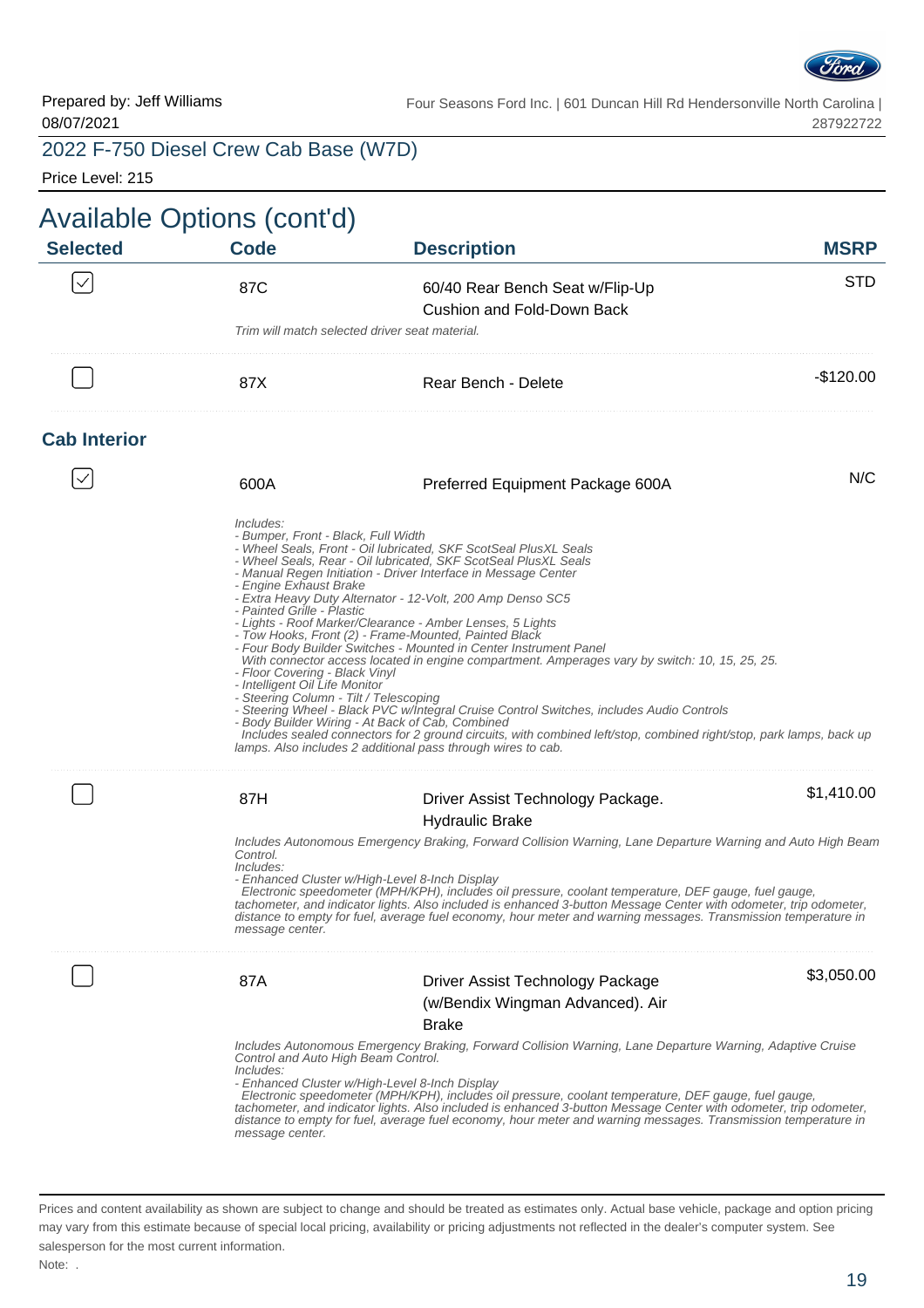

#### 2022 F-750 Diesel Crew Cab Base (W7D)

Price Level: 215

| <b>Selected</b> | <b>Code</b>                              | <b>Description</b>                                                                                                                                                                                                                                                                                                                                  | <b>MSRP</b> |
|-----------------|------------------------------------------|-----------------------------------------------------------------------------------------------------------------------------------------------------------------------------------------------------------------------------------------------------------------------------------------------------------------------------------------------------|-------------|
|                 | 90A                                      | Appearance Group                                                                                                                                                                                                                                                                                                                                    | \$830.00    |
|                 |                                          | Includes front-mounted overhead console with dual sunglass bins and integral front map reading lights.                                                                                                                                                                                                                                              |             |
|                 | Includes:                                | - Chrome Trimmed Air Registers w/Positive Shut-Off<br>- 60/40 Rear Bench Seat w/Flip-Up Cushion and Fold-Down Back<br>Trim will match selected driver seat material.<br>- Power Equipment Group - (Included in (90A) Appearance Group)<br>Includes power front side windows, power rear side windows, power door locks and door trim panel.         |             |
|                 | 92J                                      |                                                                                                                                                                                                                                                                                                                                                     | \$235.00    |
|                 |                                          | Enhanced Cluster w/High-Level 8-Inch<br>Display                                                                                                                                                                                                                                                                                                     |             |
|                 | center.                                  | Electronic speedometer (MPH/KPH), includes oil pressure, coolant temperature, DEF gauge, fuel gauge, tachometer,<br>and indicator lights. Also included is enhanced 3-button Message Center with odometer, trip odometer, distance to<br>empty for fuel, average fuel economy, hour meter and warning messages. Transmission temperature in message |             |
|                 | 90P                                      | Power Equipment Group - (Included in                                                                                                                                                                                                                                                                                                                | \$470.00    |
|                 |                                          | (90A) Appearance Group)                                                                                                                                                                                                                                                                                                                             |             |
|                 |                                          | Includes power front side windows, power rear side windows, power door locks and door trim panel.                                                                                                                                                                                                                                                   |             |
|                 | 92S<br>Comes in dark privacy glass only. | Window, Rear - Sliding                                                                                                                                                                                                                                                                                                                              | \$125.00    |
|                 | 57N                                      | Air Conditioning Delete<br>Includes fresh air heater and defroster only.                                                                                                                                                                                                                                                                            | $-$100.00$  |
|                 | 86H                                      | Rapid-Heat Supplemental Cab Heater                                                                                                                                                                                                                                                                                                                  | \$610.00    |
|                 |                                          | Required with Alaska, Colorado, Idaho, Iowa, Maine, Michigan, Minnesota, Montana, New<br>Hampshire, New York, North Dakota, South Dakota, Vermont, Wisconsin, Wyoming.                                                                                                                                                                              |             |
|                 | 96C                                      | Pull Out Cup Holder For Two Cups -                                                                                                                                                                                                                                                                                                                  | \$30.00     |
|                 |                                          | <b>Instrument Panel Mounted</b>                                                                                                                                                                                                                                                                                                                     |             |
|                 | 55P                                      | 110 A/C Outlet - in Lower Center Finish<br>Panel                                                                                                                                                                                                                                                                                                    | \$100.00    |
|                 | 214                                      | 4 Speaker Option for 588 Radio                                                                                                                                                                                                                                                                                                                      | \$30.00     |
|                 |                                          |                                                                                                                                                                                                                                                                                                                                                     |             |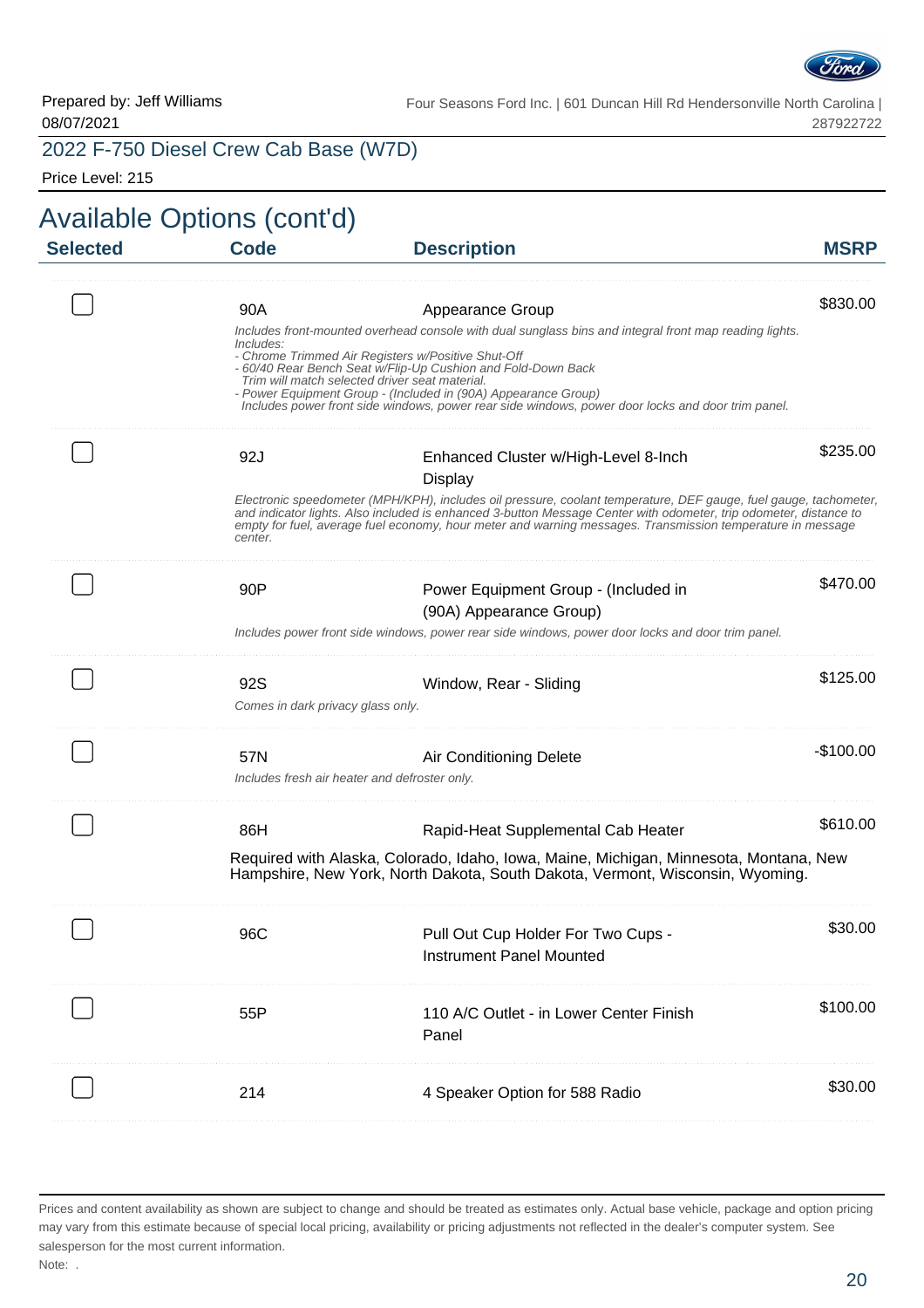

#### 2022 F-750 Diesel Crew Cab Base (W7D)

Price Level: 215

| <b>MSRP</b> | <b>Description</b>                                                                                                                                                                                                                                                                                                                                                                                                              | <b>Code</b> | <b>Selected</b> |
|-------------|---------------------------------------------------------------------------------------------------------------------------------------------------------------------------------------------------------------------------------------------------------------------------------------------------------------------------------------------------------------------------------------------------------------------------------|-------------|-----------------|
| N/C         | Radio Prep Package                                                                                                                                                                                                                                                                                                                                                                                                              | 58P         |                 |
|             | Deletes radio and dash-mounted aux input jack. Includes radio/speaker wiring, 2 speakers, antenna, radio instrument<br>panel cover and dash-mounted aux audio input jack instrument panel cover.                                                                                                                                                                                                                                |             |                 |
| $-$ \$60.00 | Radio Delete Package                                                                                                                                                                                                                                                                                                                                                                                                            | 58B         |                 |
|             | Deletes radio, speakers, antenna and antenna cable. Includes radio instrument panel cover and aux audio jack cover<br>and speaker locations for future radio upfit if owner desires.                                                                                                                                                                                                                                            |             |                 |
| STD.        | Radio: AM/FM Stereo w/2 Speakers,                                                                                                                                                                                                                                                                                                                                                                                               | 588         | $\checkmark$    |
|             | USB input, Clock Display and Bluetooth                                                                                                                                                                                                                                                                                                                                                                                          |             |                 |
| \$45.00     | Keyed Alike - Not Available with Anti-                                                                                                                                                                                                                                                                                                                                                                                          | 85B         |                 |
|             | Theft System, Requires Multiple-Unit                                                                                                                                                                                                                                                                                                                                                                                            |             |                 |
|             | Order                                                                                                                                                                                                                                                                                                                                                                                                                           |             |                 |
| \$45.00     | Keyed Alike - Option 1 - Not Available                                                                                                                                                                                                                                                                                                                                                                                          | 85L         |                 |
|             | with Anti-Theft System, Requires                                                                                                                                                                                                                                                                                                                                                                                                |             |                 |
|             | Multiple-Unit Order                                                                                                                                                                                                                                                                                                                                                                                                             |             |                 |
| \$45.00     | Keyed Alike - Option 2 - Not Available                                                                                                                                                                                                                                                                                                                                                                                          | 85M         |                 |
|             | with Anti-Theft System, Requires                                                                                                                                                                                                                                                                                                                                                                                                |             |                 |
|             | Multiple-Unit Order                                                                                                                                                                                                                                                                                                                                                                                                             |             |                 |
| \$45.00     | Keyed Alike - Option 3 - Not Available                                                                                                                                                                                                                                                                                                                                                                                          | 85N         |                 |
|             | with Anti-Theft System, Requires                                                                                                                                                                                                                                                                                                                                                                                                |             |                 |
|             | Multiple-Unit Order                                                                                                                                                                                                                                                                                                                                                                                                             |             |                 |
| \$45.00     | Keyed Alike - Option 4 - Not Available                                                                                                                                                                                                                                                                                                                                                                                          | 85P         |                 |
|             | with Anti-Theft System, Requires                                                                                                                                                                                                                                                                                                                                                                                                |             |                 |
|             | Multiple-Unit Order                                                                                                                                                                                                                                                                                                                                                                                                             |             |                 |
| \$120.00    | SecuriLock Passive Anti-Theft System                                                                                                                                                                                                                                                                                                                                                                                            | 85A         |                 |
|             | The SecuriLock Passive Anti-Theft System is designed to help prevent the engine from being started unless a coded<br>key, programmed to the vehicle, is used. It helps protect against drive-away theft through an electronically coded<br>ignition key, its electronically coded ignition key features billions of possible codes to start the vehicle and is not<br>compatible with non-OEM aftermarket remote start systems. |             |                 |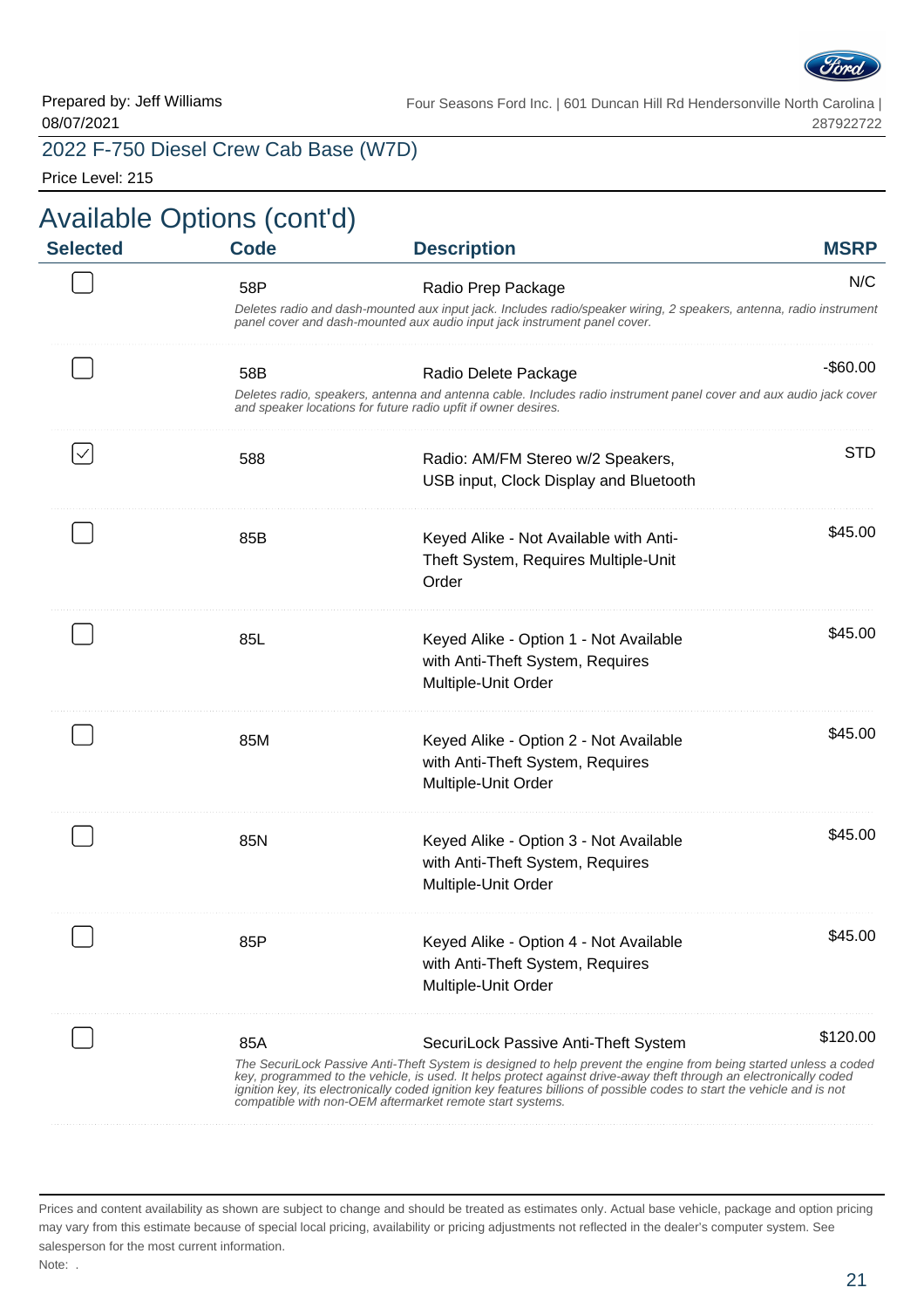

Price Level: 215

| <b>MSRP</b> | <b>Description</b>                                                                                                                                                            | <b>Available Options (cont'd)</b><br><b>Selected</b><br><b>Code</b> |  |
|-------------|-------------------------------------------------------------------------------------------------------------------------------------------------------------------------------|---------------------------------------------------------------------|--|
| \$75.00     | <b>Interior Rear View Mirror</b>                                                                                                                                              | 90M                                                                 |  |
|             |                                                                                                                                                                               | <b>Cab Exterior</b>                                                 |  |
| \$730.00    | <b>Exterior Appearance Group</b>                                                                                                                                              | 90E                                                                 |  |
|             | - Bumper, Front - Full Width, Chrome Plated Steel - (Included in (90E) Exterior Appearance Group)<br>- Chrome Grille Surround - (Included in (90E) Exterior Appearance Group) | Includes:<br>- Chromed Fender Badge                                 |  |
| \$195.00    | Remote Keyless Entry w/2 Key Fobs                                                                                                                                             | 85K                                                                 |  |
| \$30.00     | Tamper-Proof Odometer                                                                                                                                                         | 94T                                                                 |  |
| \$90.00     | Horn, Air - Black, Single Trumpet<br>Air solenoid operated, chassis mounted on rail back of bumper.                                                                           | 59A                                                                 |  |
| <b>STD</b>  | Mirrors, Dual - Rectangular, XL2020 -<br>96" Width                                                                                                                            | 54H                                                                 |  |
|             | Integral spot mirror, sail type, manual fold, solid black finish.                                                                                                             |                                                                     |  |
| \$85.00     | Mirrors, Dual - Heated Rectangular,<br>XL2020 - 96" Width                                                                                                                     | 54M                                                                 |  |
|             | Integral spot mirror, sail type, manual fold, solid black finish.                                                                                                             |                                                                     |  |
| \$245.00    | Mirrors, Dual - Heated & Motorized<br>Rectangular, XL2020 - 96" Width                                                                                                         | 54P                                                                 |  |
|             | Integral spot mirror, sail type, solid black finish.                                                                                                                          |                                                                     |  |
| \$60.00     | Mirrors, Dual - Rectangular, XL2020 -<br>96" Width w/Chrome Cap                                                                                                               | 54B                                                                 |  |
|             | Integral spot mirror, sail type, manual fold.                                                                                                                                 |                                                                     |  |
| \$120.00    | Mirrors, Dual - Heated Rectangular,<br>XL2020 - 96" Width w/Chrome Cap<br>Integral spot mirror, sail type, manual fold.                                                       | 54N                                                                 |  |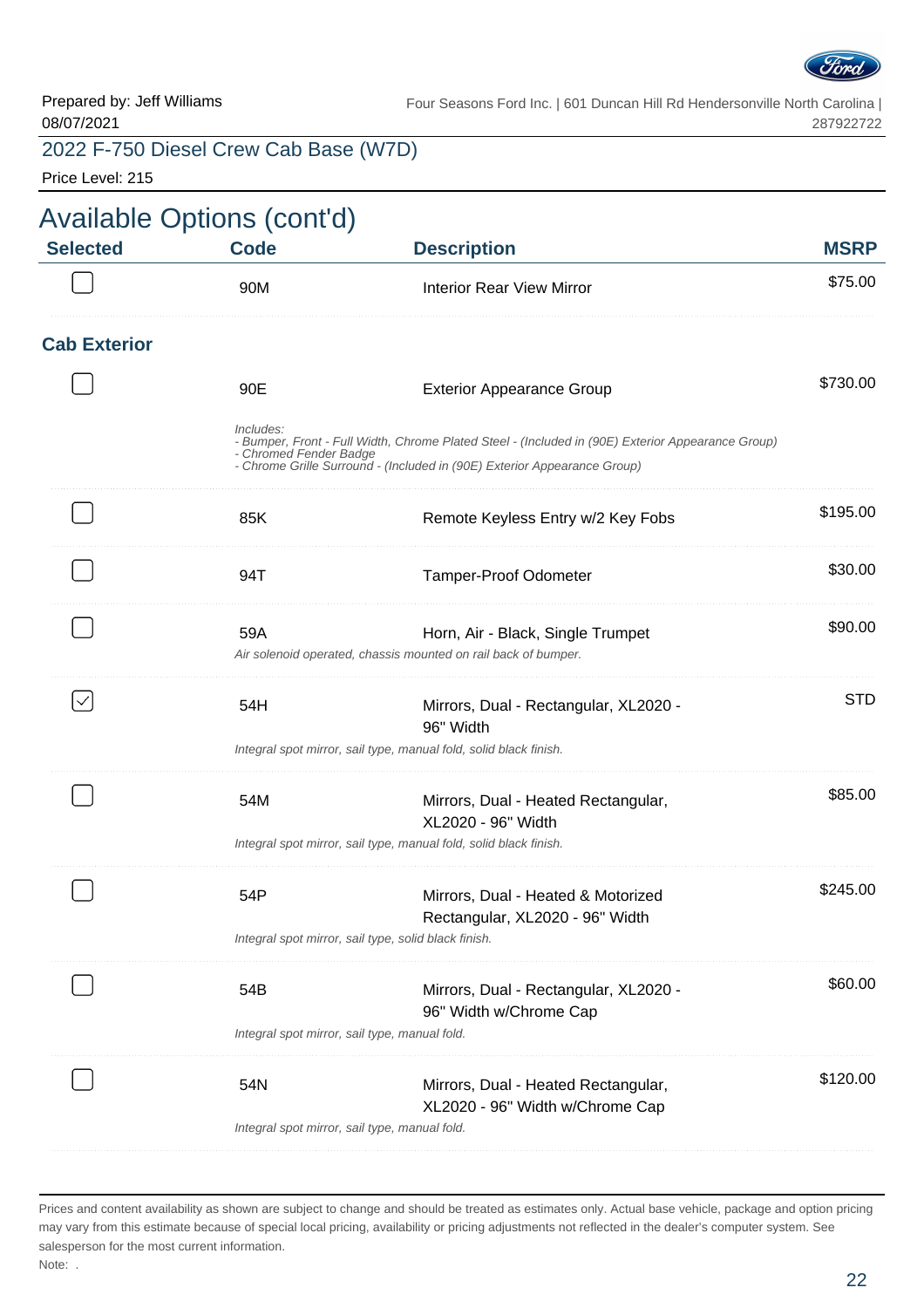

Price Level: 215

| <b>Code</b> | <b>Description</b>                                                                    | <b>MSRP</b>                                                                                                                                                                                                                                                                                                                                                                                                                                                                                                                |
|-------------|---------------------------------------------------------------------------------------|----------------------------------------------------------------------------------------------------------------------------------------------------------------------------------------------------------------------------------------------------------------------------------------------------------------------------------------------------------------------------------------------------------------------------------------------------------------------------------------------------------------------------|
| 54A         | Mirrors, Dual - Heated & Motorized<br>Rectangular, XL2020 - 96" Width<br>w/Chrome Cap | \$305.00                                                                                                                                                                                                                                                                                                                                                                                                                                                                                                                   |
|             |                                                                                       |                                                                                                                                                                                                                                                                                                                                                                                                                                                                                                                            |
| 54J         | Mirrors, Dual - Rectangular, XL2020 -<br>102" Width                                   | \$30.00                                                                                                                                                                                                                                                                                                                                                                                                                                                                                                                    |
|             |                                                                                       |                                                                                                                                                                                                                                                                                                                                                                                                                                                                                                                            |
| 54C         | Mirrors, Dual - Heated Rectangular,<br>XL2020 - 102" Width                            | \$90.00                                                                                                                                                                                                                                                                                                                                                                                                                                                                                                                    |
|             |                                                                                       |                                                                                                                                                                                                                                                                                                                                                                                                                                                                                                                            |
| 54R         | Mirrors, Dual - Heated & Motorized<br>Rectangular, XL2020 - 102" Width                | \$275.00                                                                                                                                                                                                                                                                                                                                                                                                                                                                                                                   |
|             |                                                                                       |                                                                                                                                                                                                                                                                                                                                                                                                                                                                                                                            |
| 54D         | Mirrors, Dual - Rectangular, XL2020 -<br>102" Width w/Chrome Cap                      | \$90.00                                                                                                                                                                                                                                                                                                                                                                                                                                                                                                                    |
|             |                                                                                       |                                                                                                                                                                                                                                                                                                                                                                                                                                                                                                                            |
| 54E         | Mirrors, Dual - Heated Rectangular,<br>XL2020 - 102" Width w/Chrome Cap               | \$150.00                                                                                                                                                                                                                                                                                                                                                                                                                                                                                                                   |
|             |                                                                                       |                                                                                                                                                                                                                                                                                                                                                                                                                                                                                                                            |
| 54K         | Mirrors, Dual - Heated & Motorized<br>Rectangular, XL2020 - 102" Width                | \$335.00                                                                                                                                                                                                                                                                                                                                                                                                                                                                                                                   |
|             |                                                                                       |                                                                                                                                                                                                                                                                                                                                                                                                                                                                                                                            |
| 54F         | Mirrors, Trailer Tow, Powered - Sail<br>Mount - w/Power Telescoping & Power           | \$365.00                                                                                                                                                                                                                                                                                                                                                                                                                                                                                                                   |
| mounted.    |                                                                                       |                                                                                                                                                                                                                                                                                                                                                                                                                                                                                                                            |
|             |                                                                                       | Integral spot mirror, sail type.<br>Integral spot mirror, sail type, manual fold, solid black finish.<br>Integral spot mirror, sail type, manual fold, solid black finish.<br>Integral spot mirror, sail type, solid black finish.<br>Integral spot mirror, sail type, manual fold.<br>Integral spot mirror, sail type, manual fold.<br>w/Chrome Cap<br>Integral spot mirror, sail type.<br>Folding<br>Includes power heated glass, heated convex spotter and integrated clearance lights/turn signals. Heat controls dash |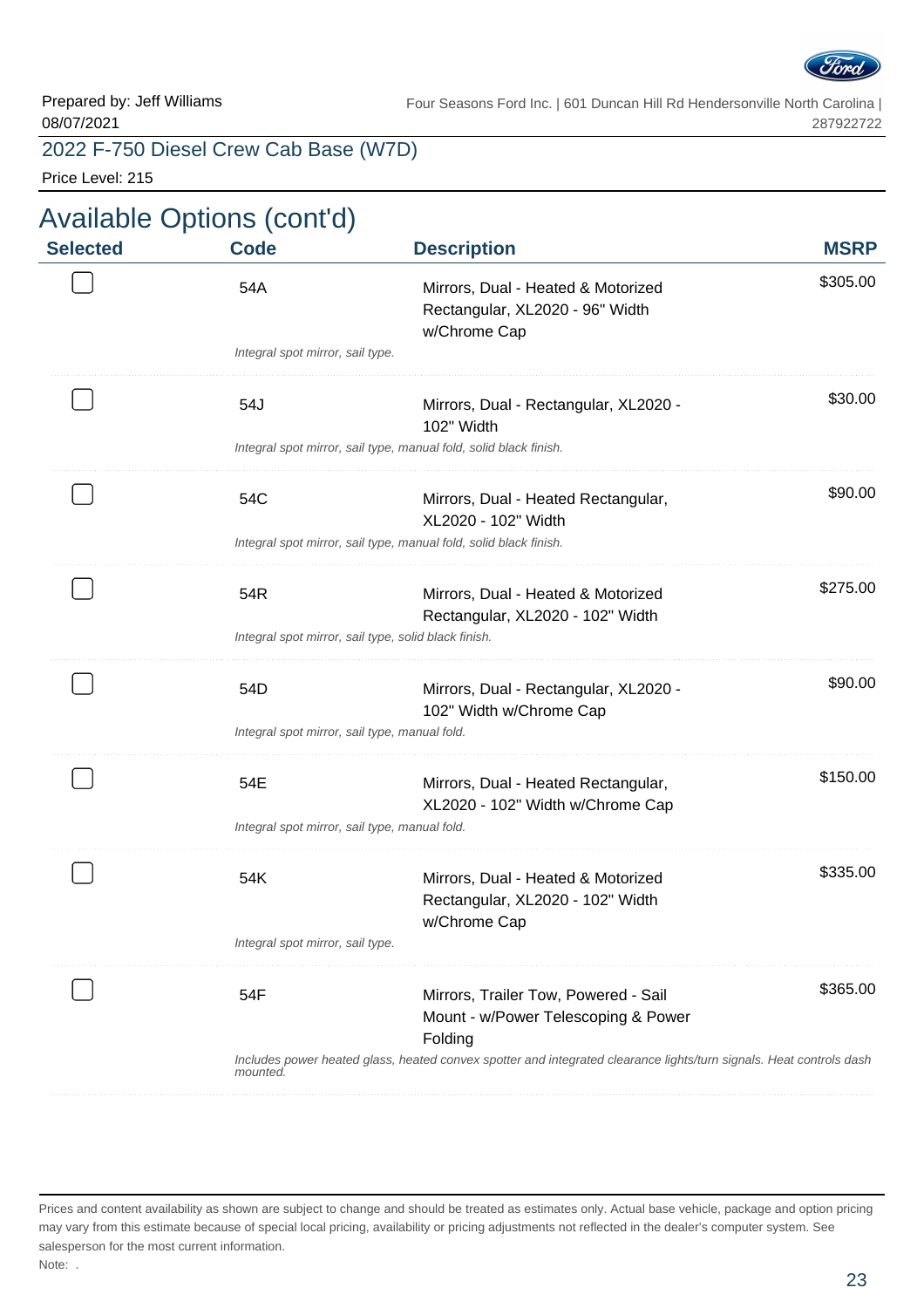

Price Level: 215

# Available Options (cont'd)

| <b>Selected</b>      | <b>Code</b>                                                                                                                                                       | <b>Description</b>                                                                                                                                         | <b>MSRP</b> |  |
|----------------------|-------------------------------------------------------------------------------------------------------------------------------------------------------------------|------------------------------------------------------------------------------------------------------------------------------------------------------------|-------------|--|
|                      | 63F                                                                                                                                                               | Aux Spot Mirrors - Front Fender<br>Mounted - (2) Driver Side and<br>Passenger Side                                                                         | \$225.00    |  |
|                      | 63G                                                                                                                                                               | Aux Spot Mirror - Front Fender<br>Mounted - (1) Passenger Side Only                                                                                        | \$120.00    |  |
|                      | 165                                                                                                                                                               | Mud Flap Holder Without Flaps                                                                                                                              | \$95.00     |  |
|                      | 166                                                                                                                                                               | Mud Flap Holder With Flaps                                                                                                                                 | \$155.00    |  |
| <b>Ship-Thru</b>     |                                                                                                                                                                   |                                                                                                                                                            |             |  |
|                      | 21A                                                                                                                                                               | Pre-Delivery Inspection                                                                                                                                    | N/C         |  |
|                      | Selection requires that you also choose either (314) or (31F) or (31V) to have the Inspection<br>performed. Required with any final Ship-To that is not a dealer. |                                                                                                                                                            |             |  |
|                      | 314                                                                                                                                                               | Ship-Thru - Manning                                                                                                                                        | \$0.00      |  |
|                      |                                                                                                                                                                   | MAY be selected w/o adding (21A). For MODIFICATIONS ONLY, Dealer must make<br>arrangements directly with Manning (please use CVT Resources for add. Info). |             |  |
|                      | 31F                                                                                                                                                               | Ship-Thru - NFS National Fleet<br>Services                                                                                                                 | N/C         |  |
|                      |                                                                                                                                                                   | MAY be selected w/o adding (21A). For MODIFICATIONS ONLY, Dealer must make<br>arrangements directly with NFS (please use CVT Resources for add. Info).     |             |  |
| <b>Miscellaneous</b> |                                                                                                                                                                   |                                                                                                                                                            |             |  |
|                      | <b>PAINT</b>                                                                                                                                                      | Paint Type - Environmentally Friendly,<br>"3 - Wet System"                                                                                                 | <b>STD</b>  |  |
|                      | 79V                                                                                                                                                               | <b>COV Required</b>                                                                                                                                        | N/C         |  |
|                      | CA or MI.                                                                                                                                                         | Send a paper Certificate of Origin for a Vehicle (COV) for those states that file electronically -                                                         |             |  |

Prices and content availability as shown are subject to change and should be treated as estimates only. Actual base vehicle, package and option pricing may vary from this estimate because of special local pricing, availability or pricing adjustments not reflected in the dealer's computer system. See salesperson for the most current information. Note: .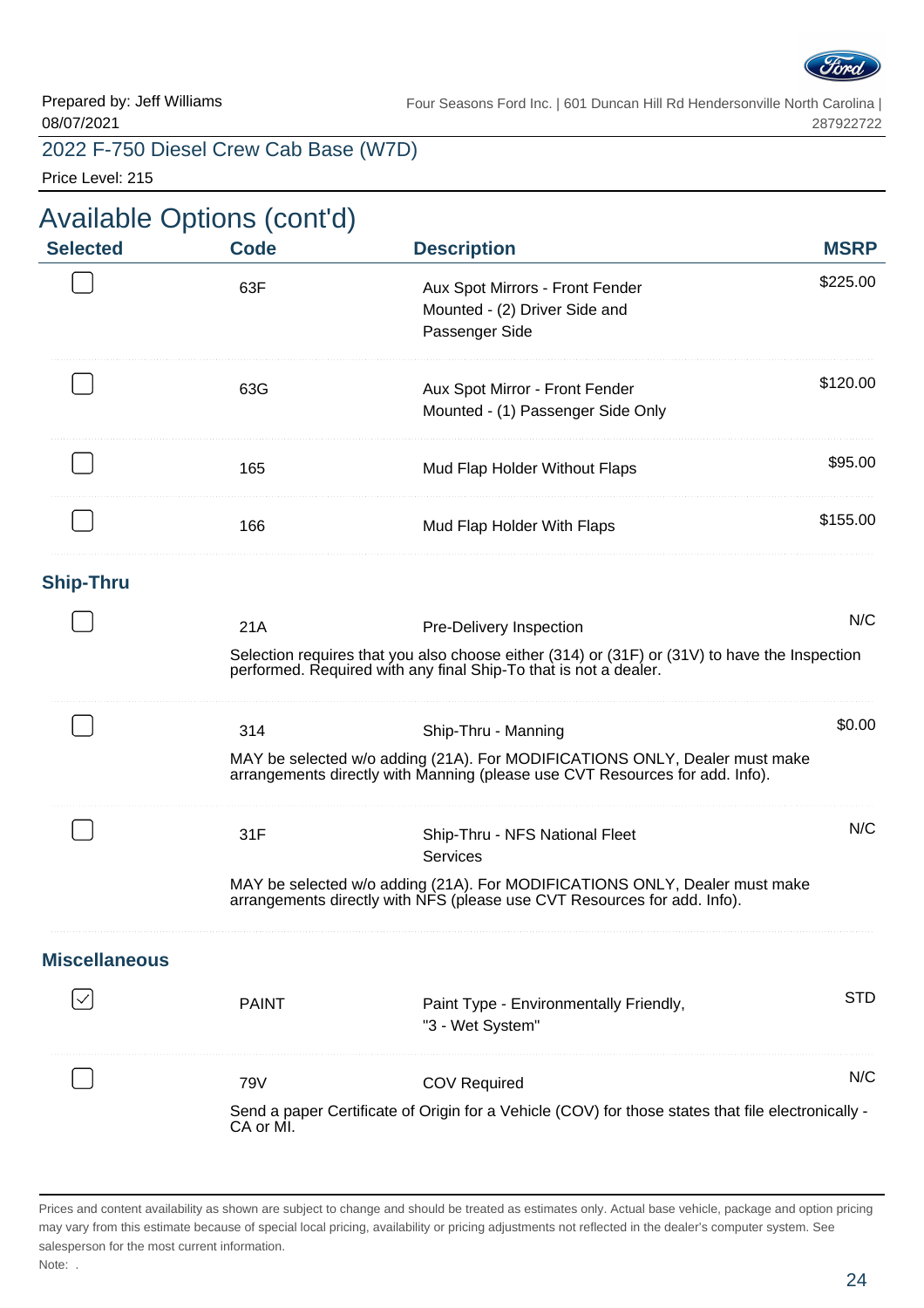

Price Level: 215

|                      | Available Options (cont'd)                                             |                                                                                                                                                                                                                                                                                                                                                                                                                                                                                                                                                                                                                                                                                                                                                                                                                                                                                                                                                                                                                                                                                                                                                                                                                                                                                                                                                                                                                                                   |             |  |
|----------------------|------------------------------------------------------------------------|---------------------------------------------------------------------------------------------------------------------------------------------------------------------------------------------------------------------------------------------------------------------------------------------------------------------------------------------------------------------------------------------------------------------------------------------------------------------------------------------------------------------------------------------------------------------------------------------------------------------------------------------------------------------------------------------------------------------------------------------------------------------------------------------------------------------------------------------------------------------------------------------------------------------------------------------------------------------------------------------------------------------------------------------------------------------------------------------------------------------------------------------------------------------------------------------------------------------------------------------------------------------------------------------------------------------------------------------------------------------------------------------------------------------------------------------------|-------------|--|
| <b>Selected</b>      | <b>Code</b>                                                            | <b>Description</b>                                                                                                                                                                                                                                                                                                                                                                                                                                                                                                                                                                                                                                                                                                                                                                                                                                                                                                                                                                                                                                                                                                                                                                                                                                                                                                                                                                                                                                | <b>MSRP</b> |  |
| <b>Fleet Options</b> |                                                                        |                                                                                                                                                                                                                                                                                                                                                                                                                                                                                                                                                                                                                                                                                                                                                                                                                                                                                                                                                                                                                                                                                                                                                                                                                                                                                                                                                                                                                                                   |             |  |
|                      | 19A                                                                    | Ambulance Prep Pkg w/Special<br>Emissions                                                                                                                                                                                                                                                                                                                                                                                                                                                                                                                                                                                                                                                                                                                                                                                                                                                                                                                                                                                                                                                                                                                                                                                                                                                                                                                                                                                                         | \$1,285.00  |  |
|                      | REQUIRES valid FIN code.                                               |                                                                                                                                                                                                                                                                                                                                                                                                                                                                                                                                                                                                                                                                                                                                                                                                                                                                                                                                                                                                                                                                                                                                                                                                                                                                                                                                                                                                                                                   |             |  |
|                      | emergency vehicles in California.<br>Includes:<br>12 Volt. Motorcraft. | Includes EPA Special Emergency Vehicle Emissions. Incomplete vehicle package - requires further manufacture and<br>certification by a final stage manufacturer. Ford vehicles are suitable for producing ambulances with special<br>emissions only if equipped with the Ford Ambulance Prep Package with EPA Special Emergency Vehicle Emissions.<br>In addition, Ford urges ambulance manufacturers to follow the recommendations of the Ford Incomplete Vehicle<br>Manual and the Ford Truck Body Builders Layout Book (and pertinent supplements). Using a Ford vehicle without the<br>Ford Ambulance Package with EPA Special Emergency Vehicle Emissions to produce an ambulance with special<br>emissions voids the Ford warranty. NOTE 1: Stationary Elevated Idle Control (SEIC) has been integrated into the<br>engine control module. NOTE 2: Engine calibration significantly reduces the possibility of depower mode when in<br>stationary PTO operation. NOTE 3. Allows operator commanded regen down to 30% of DPF filter full, instead of<br>100%. NOTE 4: Must meet the definition of an Emergency Vehicle, an Ambulance or Fire Truck per 40 CFR<br>86.1803.01 in the Federal Register. NOTE 5: California Code of Regulations allows for the sale of Federally certified<br>- Dual Heavy Duty Alternators - 357 Amp Capacity - 200 & 157 amp Denso SC5/SC2<br>- Battery - Three 900 CCA, 2700 Total, Includes Steel Battery Box |             |  |
|                      | 19F                                                                    | Fire/Rescue Prep Pkg w/EPA Special<br>Emissions                                                                                                                                                                                                                                                                                                                                                                                                                                                                                                                                                                                                                                                                                                                                                                                                                                                                                                                                                                                                                                                                                                                                                                                                                                                                                                                                                                                                   | \$1,285.00  |  |
|                      | REQUIRES valid FIN code.                                               |                                                                                                                                                                                                                                                                                                                                                                                                                                                                                                                                                                                                                                                                                                                                                                                                                                                                                                                                                                                                                                                                                                                                                                                                                                                                                                                                                                                                                                                   |             |  |
|                      | Includes:<br>12 Volt, Motorcraft.                                      | Includes EPA Special Emergency Vehicle Emissions. Incomplete vehicle package - requires further manufacture and<br>certification by a final stage manufacturer. Ford urges Fire/Rescue Vehicle manufacturers to follow the<br>recommendations of the Ford Incomplete Vehicle Manual and the Ford Truck Body Builders Layout Book (and<br>pertinent supplements). NOTE 1: Stationary Elevated Idle Control (SEIC) has been integrated into the engine control<br>module. NOTE 2: Engine calibration significantly reduces the possibility of depower mode when in stationary PTO<br>operation. NOTE 3: Operator commanded regen down to 30% of DPF filter full, instead of 100%. NOTE 4: Must meet<br>the definition of an Emergency Vehicle, an Ambulance or Fire Truck per 40 CFR 86.1803.01 in the Federal Register.<br>NOTE 5: California Code of Regulations allows for the sale of Federally certified emergency vehicles in California.<br>- Dual Heavy Duty Alternators - 357 Amp Capacity - 200 & 157 amp Denso SC5/SC2<br>- Battery - Three 900 CCA, 2700 Total, Includes Steel Battery Box                                                                                                                                                                                                                                                                                                                                              |             |  |
|                      |                                                                        |                                                                                                                                                                                                                                                                                                                                                                                                                                                                                                                                                                                                                                                                                                                                                                                                                                                                                                                                                                                                                                                                                                                                                                                                                                                                                                                                                                                                                                                   |             |  |
|                      | 19B                                                                    | <b>Beverage Delivery Package</b>                                                                                                                                                                                                                                                                                                                                                                                                                                                                                                                                                                                                                                                                                                                                                                                                                                                                                                                                                                                                                                                                                                                                                                                                                                                                                                                                                                                                                  | \$60.00     |  |
|                      |                                                                        | Includes body builder wiring at back of cab at frame, sealed connectors for 2 ground circuits, with combined left/stop,<br>combined right/stop, stop lamps, park lamps, back up lamps, also includes 2 additional pass through wires to cab with<br>6 feet additional length to accommodate drop frame beverage body application.                                                                                                                                                                                                                                                                                                                                                                                                                                                                                                                                                                                                                                                                                                                                                                                                                                                                                                                                                                                                                                                                                                                 |             |  |
|                      | B <sub>4</sub> A                                                       | Net Invoice Fleet Option                                                                                                                                                                                                                                                                                                                                                                                                                                                                                                                                                                                                                                                                                                                                                                                                                                                                                                                                                                                                                                                                                                                                                                                                                                                                                                                                                                                                                          | \$0.00      |  |
|                      | 56A                                                                    | <b>CPA Fleet Incentive</b>                                                                                                                                                                                                                                                                                                                                                                                                                                                                                                                                                                                                                                                                                                                                                                                                                                                                                                                                                                                                                                                                                                                                                                                                                                                                                                                                                                                                                        | N/C         |  |
|                      | 56B                                                                    | <b>Commercial Repurchase</b>                                                                                                                                                                                                                                                                                                                                                                                                                                                                                                                                                                                                                                                                                                                                                                                                                                                                                                                                                                                                                                                                                                                                                                                                                                                                                                                                                                                                                      | N/C         |  |